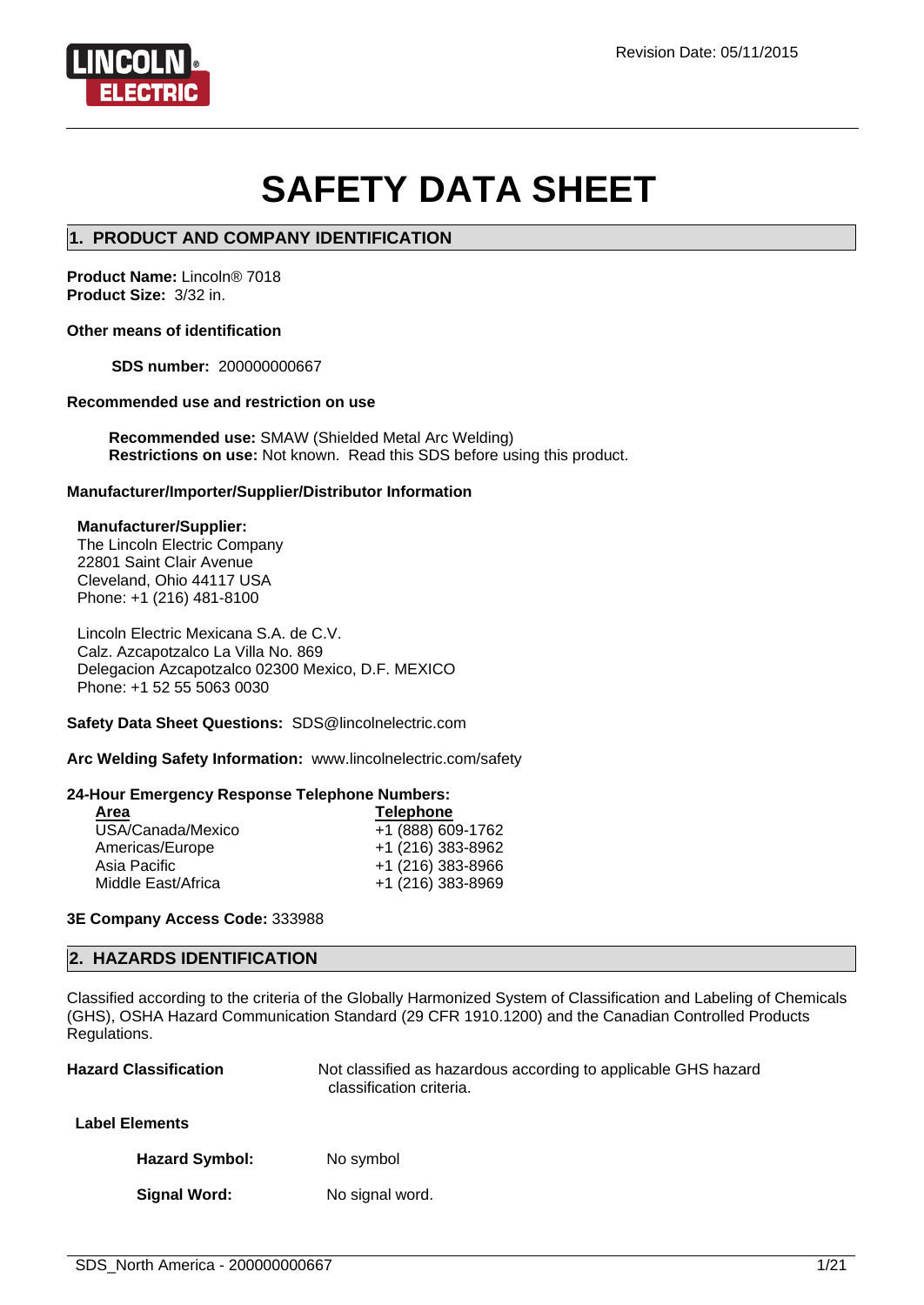

| <b>Hazard Statement:</b>                                    | Not applicable                                                                                                                                                                                                                                                                                                                                                                                                  |
|-------------------------------------------------------------|-----------------------------------------------------------------------------------------------------------------------------------------------------------------------------------------------------------------------------------------------------------------------------------------------------------------------------------------------------------------------------------------------------------------|
| Precautionary<br><b>Statement</b>                           | Not applicable                                                                                                                                                                                                                                                                                                                                                                                                  |
| Other hazards which do not<br>result in GHS classification: | Electrical Shock can kill. If welding must be performed in damp locations or<br>with wet clothing, on metal structures or when in cramped positions such as<br>sitting, kneeling or lying, or if there is a high risk of unavoidable or<br>accidental contact with work piece, use the following equipment:<br>Semiautomatic DC Welder, DC Manual (Stick) Welder, or AC Welder with<br>Reduced Voltage Control. |
|                                                             | Arc rays can injure eyes and burn skin. Welding arc and sparks can ignite<br>combustibles and flammable materials. Overexposure to welding fumes<br>and gases can be hazardous. Read and understand the manufacturer's<br>instructions, Safety Data Sheets and the precautionary labels before using<br>this product. Refer to Section 8.                                                                       |
| Substance(s) formed under the<br>conditions of use:         | The welding fume produced from this welding electrode may contain the<br>following constituent(s) and/or their complex metallic oxides as well as solid<br>particles or other constituents from the consumables, base metal, or base                                                                                                                                                                            |

metal coating not listed below:

| <b>Chemical Identity</b>   | CAS-No.    |  |
|----------------------------|------------|--|
| Carbon dioxide             | 124-38-9   |  |
| Carbon monoxide            | 630-08-0   |  |
| Nitrogen dioxide           | 10102-44-0 |  |
| Ozone                      | 10028-15-6 |  |
| Manganese                  | 7439-96-5  |  |
| 88118881 <del>7</del> 1811 |            |  |

# **3. COMPOSITION / INFORMATION ON INGREDIENTS**

#### **Reportable Hazardous Ingredients**

| <b>Chemical Identity</b>             | <b>CAS number</b> | Content in percent (%)* |
|--------------------------------------|-------------------|-------------------------|
| <b>Iron</b>                          | 7439-89-6         | $60 - 100\%$            |
| Limestone                            | 1317-65-3         | $7 - 13%$               |
| Fluorides (as F)                     | 16984-48-8        | $3 - 7%$                |
| Titanium dioxide                     | 13463-67-7        | $1 - 5%$                |
| Manganese                            | 7439-96-5         | $1 - 5%$                |
| Sodium silicate                      | 1344-09-8         | $1 - 5%$                |
| Potassium silicate                   | 1312-76-1         | $1 - 5%$                |
| Feldspar                             | 68476-25-5        | $1 - 5%$                |
| Silicon                              | 7440-21-3         | $0.5 - 1.5%$            |
| Carboxymethyl cellulose, sodium salt | 9004-32-4         | $0.5 - 1.5%$            |
| Quartz                               | 14808-60-7        | $0.1 - 1\%$             |

\* All concentrations are percent by weight unless ingredient is a gas. Gas concentrations are in percent by volume.

**Composition Comments:** The term "Hazardous Ingredients" should be interpreted as a term defined in Hazard Communication standards and does not necessarily imply the existence of a welding hazard. The product may contain additional nonhazardous ingredients or may form additional compounds under the condition of use. Refer to Sections 2 and 8 for more information.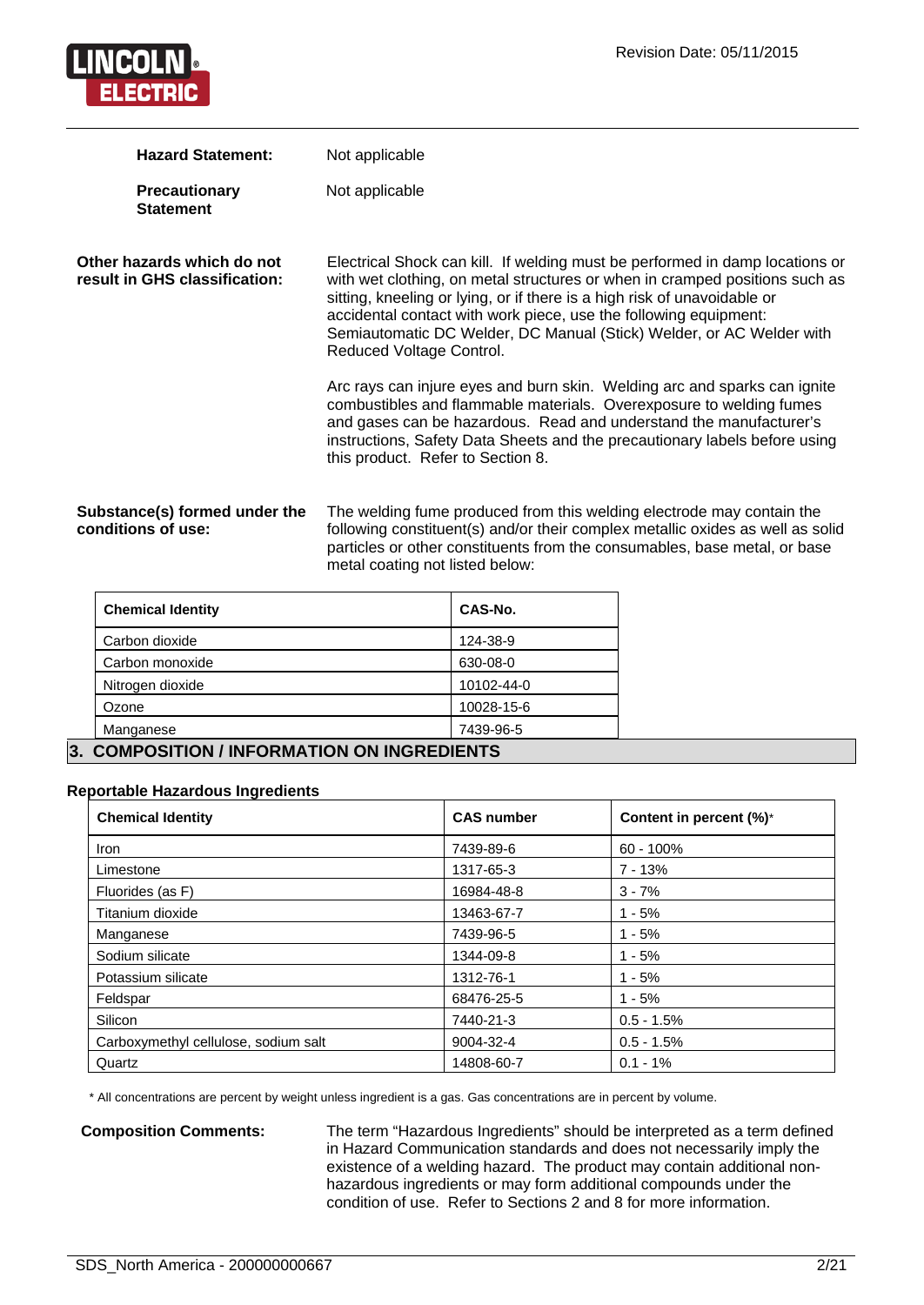

# **4. FIRST AID MEASURES**

| Ingestion:                                                                               | Unlikely due to form of product, except for granular materials. Avoid hand,<br>clothing, food, and drink contact with metal fume or powder which can<br>cause ingestion of particulate during hand to mouth activities such as<br>drinking, eating, smoking, etc. If ingested, do not induce vomiting. Contact<br>a poison control center. Unless the poison control center advises<br>otherwise, wash out mouth thoroughly with water. If symptoms develop,<br>seek medical attention at once. |
|------------------------------------------------------------------------------------------|-------------------------------------------------------------------------------------------------------------------------------------------------------------------------------------------------------------------------------------------------------------------------------------------------------------------------------------------------------------------------------------------------------------------------------------------------------------------------------------------------|
| Inhalation:                                                                              | Move to fresh air if breathing is difficult. If breathing has stopped, perform<br>artificial respiration and obtain medical assistance at once.                                                                                                                                                                                                                                                                                                                                                 |
| <b>Skin Contact:</b>                                                                     | Remove contaminated clothing and wash the skin thoroughly with soap and<br>water. For reddened or blistered skin, or thermal burns, obtain medical<br>assistance at once.                                                                                                                                                                                                                                                                                                                       |
| Eye contact:                                                                             | Dust or fume from this product should be flushed from the eyes with<br>copious amounts of clean, tepid water until transported to an emergency<br>medical facility. Do not allow victim to rub or keep eyes tightly closed.<br>Obtain medical assistance at once.                                                                                                                                                                                                                               |
|                                                                                          | Arc rays can injure eyes. If exposed to arc rays, move victim to dark room,<br>remove contact lenses as necessary for treatment, cover eyes with a<br>padded dressing and rest. Obtain medical assistance if symptoms persist.                                                                                                                                                                                                                                                                  |
| Most important symptoms/effects, acute and delayed                                       |                                                                                                                                                                                                                                                                                                                                                                                                                                                                                                 |
| <b>Symptoms:</b>                                                                         | Short-term (acute) overexposure to welding fumes may result in discomfort<br>such as metal fume fever, dizziness, nausea, or dryness or irritation of<br>nose, throat, or eyes. May aggravate pre-existing respiratory problems<br>(e.g. asthma, emphysema).                                                                                                                                                                                                                                    |
|                                                                                          | Long-term (chronic) overexposure to welding fumes can lead to siderosis<br>(iron deposits in lung), central nervous system effects, bronchitis and other<br>pulmonary effects. Refer to Section 11 for more information.                                                                                                                                                                                                                                                                        |
| Hazards:                                                                                 | Welding hazards are complex and may include physical and health hazards<br>such as but not limited to electric shock, physical strains, radiation burns<br>(eye flash), thermal burns due to hot metal or spatter and potential health<br>effects of overexposure to welding fume or dust. Refer to Section 11 for<br>more information.                                                                                                                                                         |
|                                                                                          | Indication of immediate medical attention and special treatment needed                                                                                                                                                                                                                                                                                                                                                                                                                          |
| <b>Treatment:</b>                                                                        | Treat symptomatically.                                                                                                                                                                                                                                                                                                                                                                                                                                                                          |
| 5. FIRE-FIGHTING MEASURES                                                                |                                                                                                                                                                                                                                                                                                                                                                                                                                                                                                 |
| <b>General Fire Hazards:</b>                                                             | As shipped, this product is nonflammable. However, welding arc and<br>sparks can ignite combustibles and flammable products. Read and<br>understand American National Standard Z49.1, "Safety In Welding, Cutting<br>and Allied Processes" and National Fire Protection Association NFPA 51B,<br>"Standard for Fire Prevention During Welding, Cutting and Other Hot Work"<br>before using this product.                                                                                        |
| Suitable (and unsuitable) extinguishing media<br><b>Suitable extinguishing</b><br>media: | As shipped, the product will not burn. In case of fire in the surroundings:<br>use appropriate extinguishing agent.                                                                                                                                                                                                                                                                                                                                                                             |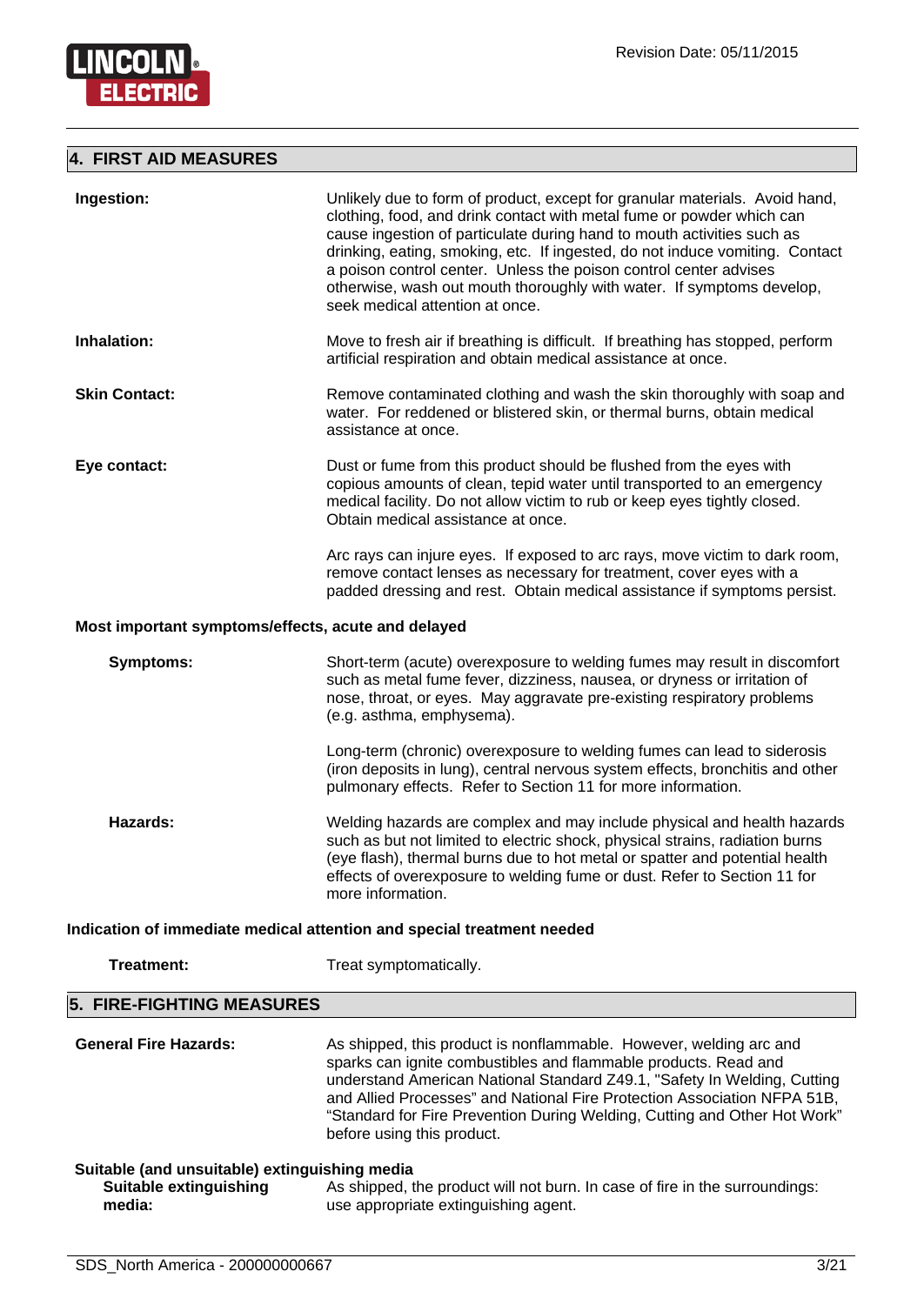

| <b>Unsuitable extinguishing</b><br>media:                                                                    | None known.                                                                                                                                                                                                                                                                                                                                                                                                                       |
|--------------------------------------------------------------------------------------------------------------|-----------------------------------------------------------------------------------------------------------------------------------------------------------------------------------------------------------------------------------------------------------------------------------------------------------------------------------------------------------------------------------------------------------------------------------|
| Specific hazards arising from<br>the chemical:                                                               | Welding arc and sparks can ignite combustibles and flammable products.                                                                                                                                                                                                                                                                                                                                                            |
| Special protective equipment and precautions for firefighters<br><b>Special fire fighting</b><br>procedures: | Use standard firefighting procedures and consider the hazards of other<br>involved materials.                                                                                                                                                                                                                                                                                                                                     |
| Special protective equipment<br>for fire-fighters:                                                           | Selection of respiratory protection for fire fighting: follow the general fire<br>precautions indicated in the workplace. Self-contained breathing apparatus<br>and full protective clothing must be worn in case of fire.                                                                                                                                                                                                        |
| 6. ACCIDENTAL RELEASE MEASURES                                                                               |                                                                                                                                                                                                                                                                                                                                                                                                                                   |
|                                                                                                              |                                                                                                                                                                                                                                                                                                                                                                                                                                   |
| <b>Personal precautions,</b><br>protective equipment and<br>emergency procedures                             | If airborne dust and/or fume is present, use adequate engineering controls<br>and, if needed, personal protection to prevent overexposure. Refer to<br>recommendations in Section 8.                                                                                                                                                                                                                                              |
| <b>Methods and material for</b><br>containment and cleaning up                                               | Clean up spills immediately, observing precautions in the personal<br>protective equipment in Section 8. Avoid generating dust. Prevent product<br>from entering any drains, sewers or water sources. Refer to Section 13 for<br>proper disposal.                                                                                                                                                                                 |
| <b>Environmental Precautions:</b>                                                                            | Avoid release to the environment. Prevent further leakage or spillage if safe<br>to do so.                                                                                                                                                                                                                                                                                                                                        |
| 7. HANDLING AND STORAGE                                                                                      |                                                                                                                                                                                                                                                                                                                                                                                                                                   |
| Precautions for safe handling:                                                                               | Keep formation of airborne dusts to a minimum. Provide appropriate<br>exhaust ventilation at places where dust is formed.                                                                                                                                                                                                                                                                                                         |
|                                                                                                              | Read and understand the manufacturer's instruction and the precautionary<br>label on the product. Refer to Lincoln Safety Publications at<br>www.lincolnelectric.com/safety. See American National Standard Z49.1,<br>"Safety In Welding, Cutting and Allied Processes" published by the<br>American Welding Society, http://pubs.aws.org and OSHA Publication 2206<br>(29CFR1910), U.S. Government Printing Office, www.gpo.gov. |

**Conditions for safe storage, including any incompatibilities:** Store in closed original container in a dry place. Store away from incompatible materials. Store in accordance with local/regional/national regulations.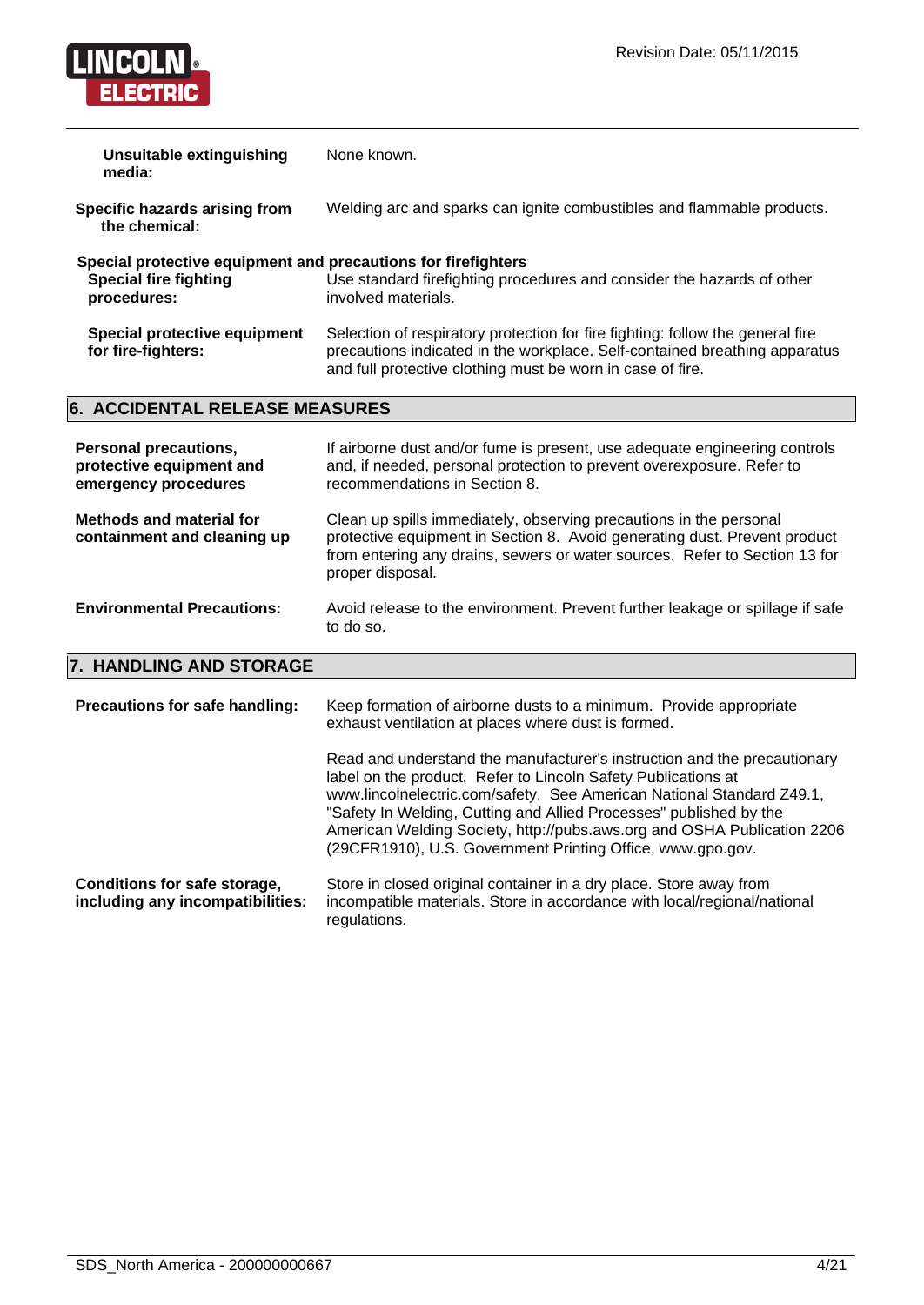

# **8. EXPOSURE CONTROLS / PERSONAL PROTECTION**

# **Control Parameters**

# **Occupational Exposure Limits: US**

| <b>Chemical Identity</b>                    | <b>Type</b> | <b>Exposure Limit Values</b>                          | <b>Source</b>                                                                     |
|---------------------------------------------|-------------|-------------------------------------------------------|-----------------------------------------------------------------------------------|
| Limestone - Total dust.                     | PEL         | 15 mg/m3                                              | US. OSHA Table Z-1 Limits for Air<br>Contaminants (29 CFR 1910.1000) (02<br>2006) |
| Limestone - Respirable<br>fraction.         | PEL         | $5$ mg/m $3$                                          | US. OSHA Table Z-1 Limits for Air<br>Contaminants (29 CFR 1910.1000) (02<br>2006) |
| Limestone - Respirable.                     | <b>REL</b>  | $5$ mg/m $3$                                          | US. NIOSH: Pocket Guide to Chemical<br>Hazards (2005)                             |
| Limestone - Total                           | <b>REL</b>  | $10$ mg/m $3$                                         | US. NIOSH: Pocket Guide to Chemical<br>Hazards (2005)                             |
| Fluorides (as F) - as F                     | <b>TWA</b>  | $2.5 \text{ mg/m}$                                    | US. ACGIH Threshold Limit Values (12<br>2010)                                     |
|                                             | <b>PEL</b>  | $2.5 \text{ mg/m}$                                    | US. OSHA Table Z-1 Limits for Air<br>Contaminants (29 CFR 1910.1000) (02<br>2006) |
| Fluorides (as F) - Dust.                    | <b>TWA</b>  | $2.5$ mg/m $3$                                        | US. OSHA Table Z-2 (29 CFR 1910.1000)<br>(02 2006)                                |
| Titanium dioxide                            | <b>TWA</b>  | $10$ mg/m $3$                                         | US. ACGIH Threshold Limit Values (12<br>2010)                                     |
| Titanium dioxide - Total dust.              | PEL         | $15 \text{ mg/m}$                                     | US. OSHA Table Z-1 Limits for Air<br>Contaminants (29 CFR 1910.1000) (02<br>2006) |
| Manganese - Fume. - as Mn                   | Ceiling     | 5 mg/m3                                               | US. OSHA Table Z-1 Limits for Air<br>Contaminants (29 CFR 1910.1000) (02<br>2006) |
|                                             | <b>REL</b>  | 1 $mg/m3$                                             | US. NIOSH: Pocket Guide to Chemical<br>Hazards (2005)                             |
|                                             | <b>STEL</b> | $3$ mg/m $3$                                          | US. NIOSH: Pocket Guide to Chemical<br>Hazards (2005)                             |
| Manganese - Inhalable<br>fraction. - as Mn  | <b>TWA</b>  | $0.1$ mg/m $3$                                        | US. ACGIH Threshold Limit Values (03<br>2014)                                     |
| Manganese - Respirable<br>fraction. - as Mn | <b>TWA</b>  | $0.02$ mg/m3                                          | US. ACGIH Threshold Limit Values (03<br>2014)                                     |
| Silicon - Total dust.                       | PEL         | $15 \text{ mg/m}$                                     | US. OSHA Table Z-1 Limits for Air<br>Contaminants (29 CFR 1910.1000) (02<br>2006) |
| Silicon - Respirable fraction.              | PEL         | 5 mg/m3                                               | US. OSHA Table Z-1 Limits for Air<br>Contaminants (29 CFR 1910.1000) (02<br>2006) |
| Silicon - Respirable.                       | <b>REL</b>  | $5 \text{ mg/m}$                                      | US. NIOSH: Pocket Guide to Chemical<br>Hazards (2005)                             |
| Silicon - Total                             | <b>REL</b>  | 10 mg/m3                                              | US. NIOSH: Pocket Guide to Chemical<br>Hazards (2005)                             |
| Quartz - Respirable fraction.               | <b>TWA</b>  | 0.025 mg/m3                                           | US. ACGIH Threshold Limit Values (12<br>2010)                                     |
| Quartz - Respirable.                        | <b>TWA</b>  | 2.4 millions of<br>particles per cubic<br>foot of air | US. OSHA Table Z-3 (29 CFR 1910.1000)<br>(2000)                                   |
|                                             | <b>TWA</b>  | $0.1$ mg/m $3$                                        | US. OSHA Table Z-3 (29 CFR 1910.1000)<br>(2000)                                   |
| Quartz - Total dust.                        | <b>TWA</b>  | $0.3$ mg/m $3$                                        | US. OSHA Table Z-3 (29 CFR 1910.1000)<br>(2000)                                   |
| Quartz - Respirable dust.                   | <b>REL</b>  | $0.05$ mg/m $3$                                       | US. NIOSH: Pocket Guide to Chemical<br>Hazards (2005)                             |

### **Occupational Exposure Limits: CANADA**

| <b>Chemical Identity</b> | Type        | <b>Exposure Limit Values</b> | <b>Source</b>                                                                                                                                       |
|--------------------------|-------------|------------------------------|-----------------------------------------------------------------------------------------------------------------------------------------------------|
| Limestone                | TWA         | $10 \text{ mg/m}$            | Canada. Alberta OELs (Occupational<br>Health & Safety Code, Schedule 1, Table<br>2) (07 2009)                                                       |
| Limestone - Total dust.  | <b>STEL</b> | $20 \text{ mg/m}$            | Canada. British Columbia OELs.<br>(Occupational Exposure Limits for<br>Chemical Substances, Occupational<br>Health and Safety Regulation 296/97, as |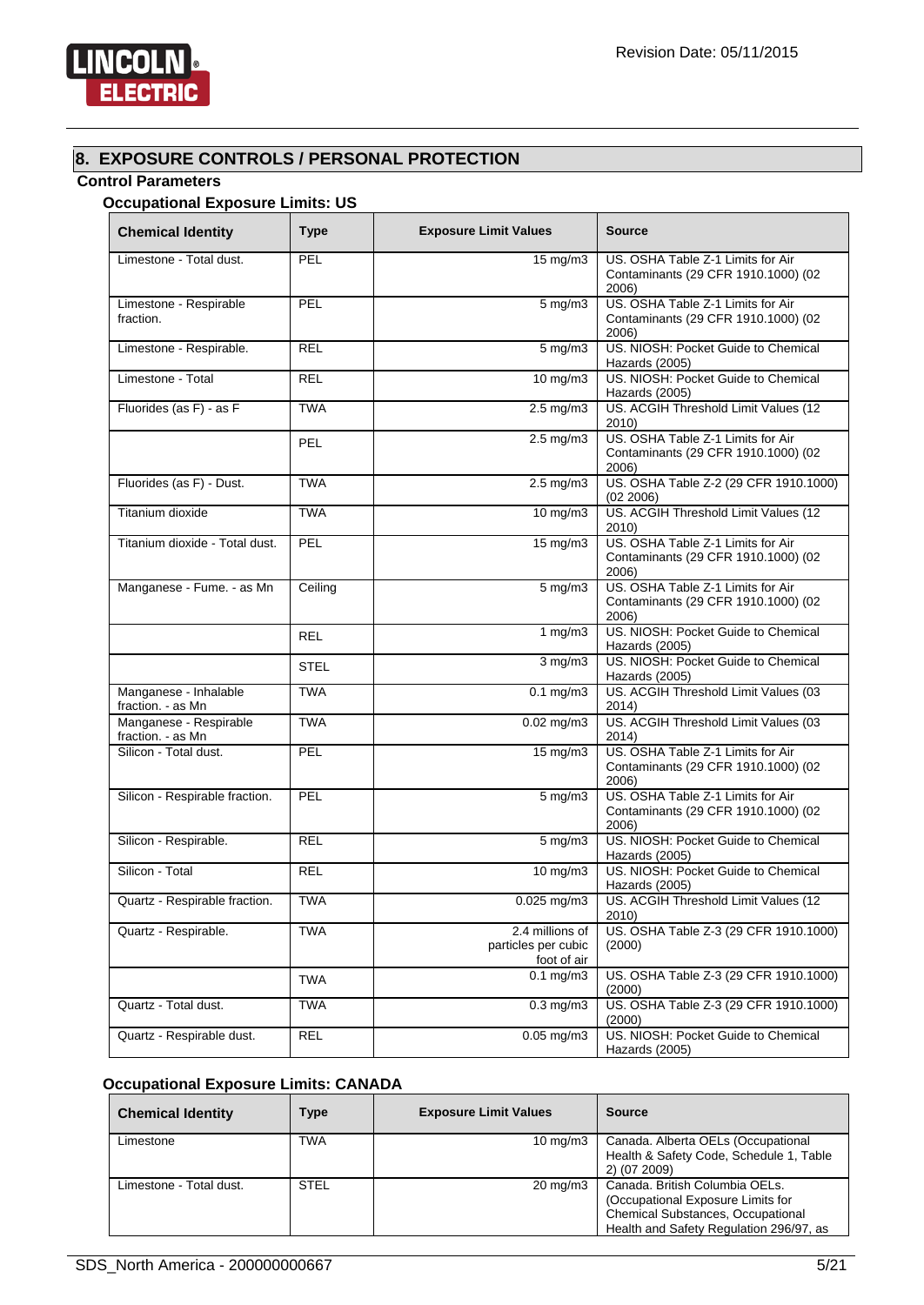

|                                            |                             |                            | amended) (07 2007)                                                                                                                                                        |
|--------------------------------------------|-----------------------------|----------------------------|---------------------------------------------------------------------------------------------------------------------------------------------------------------------------|
|                                            | <b>TWA</b>                  | $10 \text{ mg/m}$ 3        | Canada. British Columbia OELs.<br>(Occupational Exposure Limits for<br>Chemical Substances, Occupational<br>Health and Safety Regulation 296/97, as                       |
|                                            |                             |                            | amended) (07 2007)                                                                                                                                                        |
| Limestone - Respirable<br>fraction.        | <b>TWA</b>                  | $\frac{3 \text{ mg}}{m}$ 3 | Canada, British Columbia OELs.<br>(Occupational Exposure Limits for<br>Chemical Substances, Occupational<br>Health and Safety Regulation 296/97, as<br>amended) (07 2007) |
| Limestone                                  | 8 HR ACL                    | $10 \text{ mg/m}$ 3        | Canada. Saskatchewan OELs<br>(Occupational Health and Safety<br>Regulations, 1996, Table 21) (05 2009)                                                                    |
|                                            | <b>15 MIN</b><br>ACL        | 20 mg/m3                   | Canada. Saskatchewan OELs<br>(Occupational Health and Safety<br>Regulations, 1996, Table 21) (05 2009)                                                                    |
| Limestone - Total dust.                    | <b>TWA</b>                  | 10 mg/m3                   | Canada. Quebec OELs. (Ministry of Labor<br>- Regulation Respecting the Quality of the<br>Work Environment) (12 2008)                                                      |
| Fluorides (as F) - as F                    | <b>TWA</b>                  | $2.5 \text{ mg/m}$ 3       | Canada. Alberta OELs (Occupational<br>Health & Safety Code, Schedule 1, Table<br>2) (07 2009)                                                                             |
|                                            | <b>TWA</b>                  | $2.5$ mg/m $3$             | Canada. Alberta OELs (Occupational<br>Health & Safety Code, Schedule 1, Table<br>2) (07 2009)                                                                             |
|                                            | <b>TWA</b>                  | $2.5 \text{ mg/m}$ 3       | Canada. British Columbia OELs.<br>(Occupational Exposure Limits for<br>Chemical Substances, Occupational<br>Health and Safety Regulation 296/97, as<br>amended) (07 2007) |
|                                            | <b>TWA</b>                  | $2.5 \text{ mg/m}$ 3       | Canada. Manitoba OELs (Reg. 217/2006,<br>The Workplace Safety And Health Act)<br>(03 2011)                                                                                |
|                                            | <b>TWAEV</b>                | $2.5 \text{ mg/m}$ 3       | Canada. Ontario OELs. (Control of<br>Exposure to Biological or Chemical<br>Agents) (11 2010)                                                                              |
|                                            | 8 HR ACL                    | $2.5 \text{ mg/m}$ 3       | Canada, Saskatchewan OELs<br>(Occupational Health and Safety<br>Regulations, 1996, Table 21) (05 2009)                                                                    |
|                                            | <b>15 MIN</b><br><b>ACL</b> | $5 \text{ mg/m}$           | Canada. Saskatchewan OELs<br>(Occupational Health and Safety<br>Regulations, 1996, Table 21) (05 2009)                                                                    |
|                                            | <b>TWA</b>                  | $2.5 \text{ mg/m}$ 3       | Canada. Quebec OELs. (Ministry of Labor<br>- Regulation Respecting the Quality of the<br>Work Environment) (12 2008)                                                      |
| Titanium dioxide                           | <b>TWA</b>                  | $10 \text{ mg/m}$          | Canada. Alberta OELs (Occupational<br>Health & Safety Code, Schedule 1, Table<br>2) (07 2009)                                                                             |
| Titanium dioxide - Total dust.             | <b>TWA</b>                  | 10 mg/m3                   | Canada. British Columbia OELs.<br>(Occupational Exposure Limits for<br>Chemical Substances, Occupational<br>Health and Safety Regulation 296/97, as<br>amended) (07 2007) |
| Titanium dioxide - Respirable<br>fraction. | <b>TWA</b>                  | $3$ mg/m $3$               | Canada, British Columbia OELs.<br>(Occupational Exposure Limits for<br>Chemical Substances, Occupational<br>Health and Safety Regulation 296/97, as<br>amended) (07 2007) |
| Titanium dioxide                           | <b>TWA</b>                  | 10 mg/m3                   | Canada. Manitoba OELs (Reg. 217/2006,<br>The Workplace Safety And Health Act)<br>(03 2011)                                                                                |
|                                            | <b>TWAEV</b>                | $10 \text{ mg/m}$ 3        | Canada. Ontario OELs. (Control of<br>Exposure to Biological or Chemical<br>Agents) (11 2010)                                                                              |
|                                            | 8 HR ACL                    | $10 \text{ mg/m}$ 3        | Canada. Saskatchewan OELs<br>(Occupational Health and Safety<br>Regulations, 1996, Table 21) (05 2009)                                                                    |
|                                            | <b>15 MIN</b><br>ACL        | 20 mg/m3                   | Canada. Saskatchewan OELs<br>(Occupational Health and Safety<br>Regulations, 1996, Table 21) (05 2009)                                                                    |
| Titanium dioxide - Total dust.             | <b>TWA</b>                  | $10 \text{ mg/m}$ 3        | Canada. Quebec OELs. (Ministry of Labor<br>- Regulation Respecting the Quality of the<br>Work Environment) (12 2008)                                                      |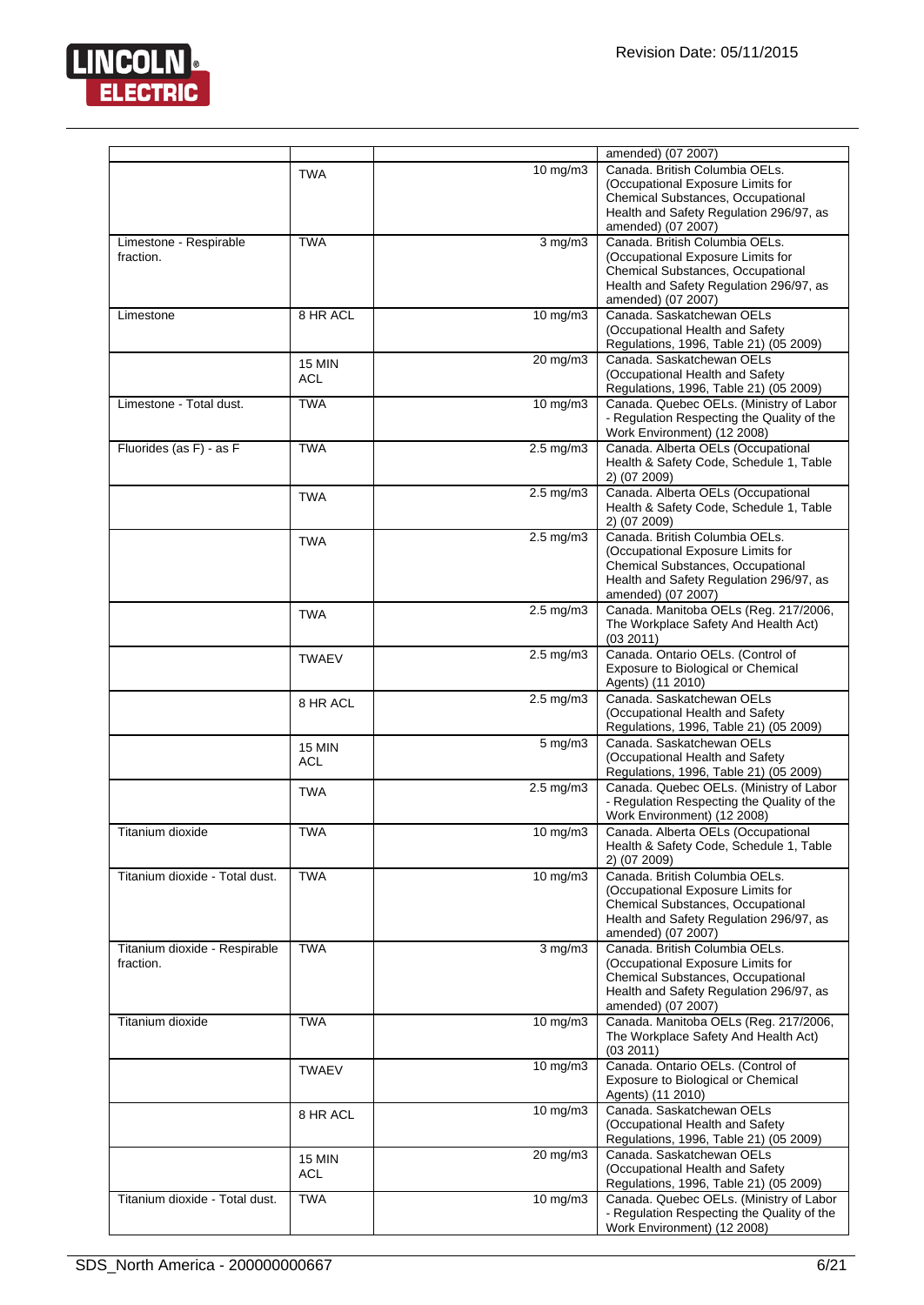

| Manganese - as Mn                           | <b>TWA</b>           | $0.2$ mg/m $3$         | Canada. Alberta OELs (Occupational<br>Health & Safety Code, Schedule 1, Table<br>2) (07 2009)                                                                             |
|---------------------------------------------|----------------------|------------------------|---------------------------------------------------------------------------------------------------------------------------------------------------------------------------|
|                                             | <b>TWA</b>           | $0.2$ mg/m $3$         | Canada. British Columbia OELs.<br>(Occupational Exposure Limits for<br>Chemical Substances, Occupational<br>Health and Safety Regulation 296/97, as<br>amended) (07 2007) |
|                                             | <b>TWAEV</b>         | $0.2 \text{ mg/m}$ 3   | Canada. Ontario OELs. (Control of<br>Exposure to Biological or Chemical<br>Agents) (11 2010)                                                                              |
|                                             | 8 HR ACL             | $0.2$ mg/m $3$         | Canada. Saskatchewan OELs<br>(Occupational Health and Safety<br>Regulations, 1996, Table 21) (05 2009)                                                                    |
|                                             | <b>15 MIN</b><br>ACL | $0.6$ mg/m $3$         | Canada. Saskatchewan OELs<br>(Occupational Health and Safety<br>Regulations, 1996, Table 21) (05 2009)                                                                    |
| Manganese - Fume. - as Mn                   | <b>TWA</b>           | 1 mg/m $3$             | Canada. Quebec OELs. (Ministry of Labor<br>- Regulation Respecting the Quality of the<br>Work Environment) (12 2008)                                                      |
| Manganese - Dust. - as Mn                   | <b>TWA</b>           | $5 \text{ mg/m}$       | Canada. Quebec OELs. (Ministry of Labor<br>- Regulation Respecting the Quality of the<br>Work Environment) (12 2008)                                                      |
| Manganese - Fume. - as Mn                   | <b>STEL</b>          | $3$ mg/m $3$           | Canada. Quebec OELs. (Ministry of Labor<br>- Regulation Respecting the Quality of the<br>Work Environment) (12 2008)                                                      |
| Manganese - Respirable<br>fraction. - as Mn | <b>TWA</b>           | $0.02$ mg/m $3$        | Canada. Manitoba OELs (Reg. 217/2006,<br>The Workplace Safety And Health Act)<br>(03 2014)                                                                                |
| Manganese - Inhalable<br>fraction. - as Mn  | <b>TWA</b>           | $0.1 \text{ mg/m}$ 3   | Canada. Manitoba OELs (Reg. 217/2006,<br>The Workplace Safety And Health Act)<br>(03 2014)                                                                                |
| Silicon - Total dust.                       | <b>TWAEV</b>         | 10 mg/m3               | Canada. Ontario OELs. (Control of<br>Exposure to Biological or Chemical<br>Agents) (07 2010)                                                                              |
| Silicon                                     | 8 HR ACL             | $10 \text{ mg/m}$      | Canada. Saskatchewan OELs<br>(Occupational Health and Safety<br>Regulations, 1996, Table 21) (05 2009)                                                                    |
|                                             | <b>15 MIN</b><br>ACL | 20 mg/m3               | Canada. Saskatchewan OELs<br>(Occupational Health and Safety<br>Regulations, 1996, Table 21) (05 2009)                                                                    |
| Silicon - Total dust.                       | <b>TWA</b>           | $10$ mg/m $3$          | Canada. Quebec OELs. (Ministry of Labor<br>- Regulation Respecting the Quality of the<br>Work Environment) (12 2008)                                                      |
| Quartz - Respirable particles.              | <b>TWA</b>           | $0.025$ mg/m $3$       | Canada. Alberta OELs (Occupational<br>Health & Safety Code, Schedule 1, Table<br>2) (07 2009)                                                                             |
| Quartz - Respirable fraction.               | <b>TWA</b>           | $0.025$ mg/m3          | Canada. British Columbia OELs.<br>(Occupational Exposure Limits for<br>Chemical Substances, Occupational<br>Health and Safety Regulation 296/97, as<br>amended) (07 2007) |
|                                             | <b>TWA</b>           | $0.025$ mg/m3          | Canada. Manitoba OELs (Reg. 217/2006,<br>The Workplace Safety And Health Act)<br>(03 2011)                                                                                |
| Quartz - Respirable.                        | <b>TWAEV</b>         | $0.10$ mg/m $3$        | Canada. Ontario OELs. (Control of<br>Exposure to Biological or Chemical<br>Agents) (11 2010)                                                                              |
| Quartz - Respirable fraction.               | 8 HR ACL             | $0.05$ mg/m $3$        | Canada. Saskatchewan OELs<br>(Occupational Health and Safety<br>Regulations, 1996, Table 21) (05 2009)                                                                    |
| Quartz - Respirable dust.                   | <b>TWA</b>           | $\overline{0.1}$ mg/m3 | Canada. Quebec OELs. (Ministry of Labor<br>- Regulation Respecting the Quality of the<br>Work Environment) (12 2008)                                                      |

# **Occupational Exposure Limits: MEXICO**

| <b>Chemical Identity</b> | <b>Type</b> | <b>Exposure Limit Values</b> | <b>Source</b>                                           |
|--------------------------|-------------|------------------------------|---------------------------------------------------------|
| Limestone                | <b>CTT</b>  | $20 \text{ mg/m}$            | Mexico. Occupational Exposure Limit<br>Values (03 2000) |
|                          | <b>CPT</b>  | $10 \text{ mg/m}$            | Mexico. Occupational Exposure Limit<br>Values (03 2000) |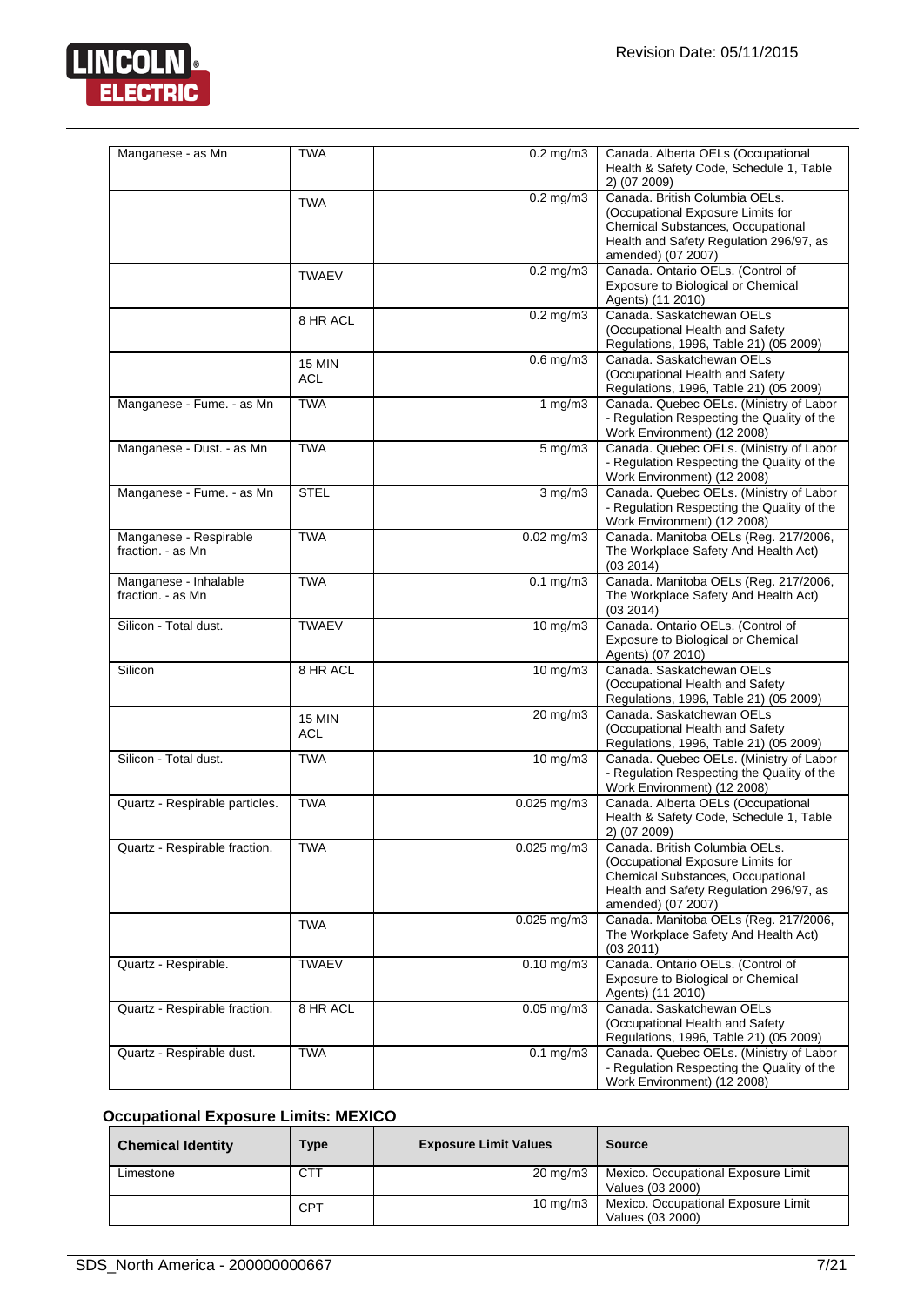

| Fluorides (as F) - as F   | <b>CPT</b> | $2.5 \text{ mg/m}$ 3 | Mexico. Occupational Exposure Limit<br>Values (03 2000) |
|---------------------------|------------|----------------------|---------------------------------------------------------|
| Titanium dioxide - as Ti  | <b>CTT</b> | $20 \text{ mg/m}$ 3  | Mexico. Occupational Exposure Limit<br>Values (03 2000) |
|                           | <b>CPT</b> | $10 \text{ mg/m}$    | Mexico. Occupational Exposure Limit<br>Values (03 2000) |
| Manganese - as Mn         | <b>CPT</b> | $0.2$ mg/m $3$       | Mexico. Occupational Exposure Limit<br>Values (03 2000) |
| Manganese - Fume. - as Mn | <b>CPT</b> | 1 $mg/m3$            | Mexico. Occupational Exposure Limit<br>Values (03 2000) |
|                           | <b>CTT</b> | $3$ mg/m $3$         | Mexico. Occupational Exposure Limit<br>Values (03 2000) |
| Silicon                   | <b>CPT</b> | $10 \text{ mg/m}$ 3  | Mexico. Occupational Exposure Limit<br>Values (03 2000) |
|                           | <b>CTT</b> | $20 \text{ mg/m}$ 3  | Mexico. Occupational Exposure Limit<br>Values (03 2000) |
| Quartz                    | <b>CPT</b> | $0.1$ mg/m $3$       | Mexico. Occupational Exposure Limit<br>Values (03 2000) |

# **Biological Limit Values: US**

| <b>Chemical Identity</b>        | <b>Exposure Limit Values</b> | <b>Source</b>       |
|---------------------------------|------------------------------|---------------------|
| Fluorides (as F) (Fluoride:     | 2 mg/l (Urine)               | ACGIH BEL (03 2013) |
| Sampling time: Prior to shift.) |                              |                     |
| Fluorides (as F) (Fluoride:     | 3 mg/l (Urine)               | ACGIH BEL (03 2013) |
| Sampling time: End of shift.)   |                              |                     |

# **Biological Limit Values: MEXICO**

| <b>Chemical Identity</b>        | <b>Exposure Limit Values</b>  | <b>Source</b>    |
|---------------------------------|-------------------------------|------------------|
| Fluorides (as F) (fluorides:    | 3 mg/g (Creatinine in urine)  | MX IBE (06 2012) |
| Sampling time: Prior to shift.) |                               |                  |
| Fluorides (as F) (fluorides:    | 10 mg/g (Creatinine in urine) | MX IBE (06 2012) |
| Sampling time: End of shift.)   |                               |                  |

# **Additional exposure limits under the conditions of use: US**

| <b>Chemical Identity</b> | <b>Type</b> | <b>Exposure Limit Values</b> |                      | <b>Source</b>                                                                     |
|--------------------------|-------------|------------------------------|----------------------|-----------------------------------------------------------------------------------|
| Carbon dioxide           | <b>TWA</b>  | 5,000 ppm                    |                      | US. ACGIH Threshold Limit Values (12<br>2010)                                     |
|                          | <b>STEL</b> | 30,000 ppm                   |                      | US. ACGIH Threshold Limit Values (12<br>2010)                                     |
|                          | <b>PEL</b>  | 5,000 ppm                    | 9,000 mg/m3          | US. OSHA Table Z-1 Limits for Air<br>Contaminants (29 CFR 1910.1000) (02<br>2006) |
|                          | <b>STEL</b> | 30,000 ppm                   | 54,000 mg/m3         | US. NIOSH: Pocket Guide to Chemical<br>Hazards (2005)                             |
|                          | <b>REL</b>  | 5,000 ppm                    | 9,000 mg/m3          | US. NIOSH: Pocket Guide to Chemical<br>Hazards (2005)                             |
| Carbon monoxide          | <b>TWA</b>  | 25 ppm                       |                      | US. ACGIH Threshold Limit Values (12<br>2010)                                     |
|                          | PEL         | 50 ppm                       | 55 mg/m3             | US. OSHA Table Z-1 Limits for Air<br>Contaminants (29 CFR 1910.1000) (02<br>2006) |
|                          | <b>REL</b>  | 35 ppm                       | 40 mg/m3             | US. NIOSH: Pocket Guide to Chemical<br>Hazards (2005)                             |
|                          | Ceil Time   | 200 ppm                      | 229 mg/m3            | US. NIOSH: Pocket Guide to Chemical<br>Hazards (2005)                             |
| Nitrogen dioxide         | <b>TWA</b>  | $\overline{0.2}$ ppm         |                      | US. ACGIH Threshold Limit Values (02<br>2012)                                     |
|                          | Ceiling     | 5 ppm                        | $9$ mg/m $3$         | US. OSHA Table Z-1 Limits for Air<br>Contaminants (29 CFR 1910.1000) (02<br>2006) |
|                          | <b>STEL</b> | 1 ppm                        | $1.8 \text{ mg/m}$ 3 | US. NIOSH: Pocket Guide to Chemical<br>Hazards (2005)                             |
| Ozone                    | PEL         | $0.1$ ppm                    | $0.2 \text{ mg/m}$ 3 | US. OSHA Table Z-1 Limits for Air<br>Contaminants (29 CFR 1910.1000) (02<br>2006) |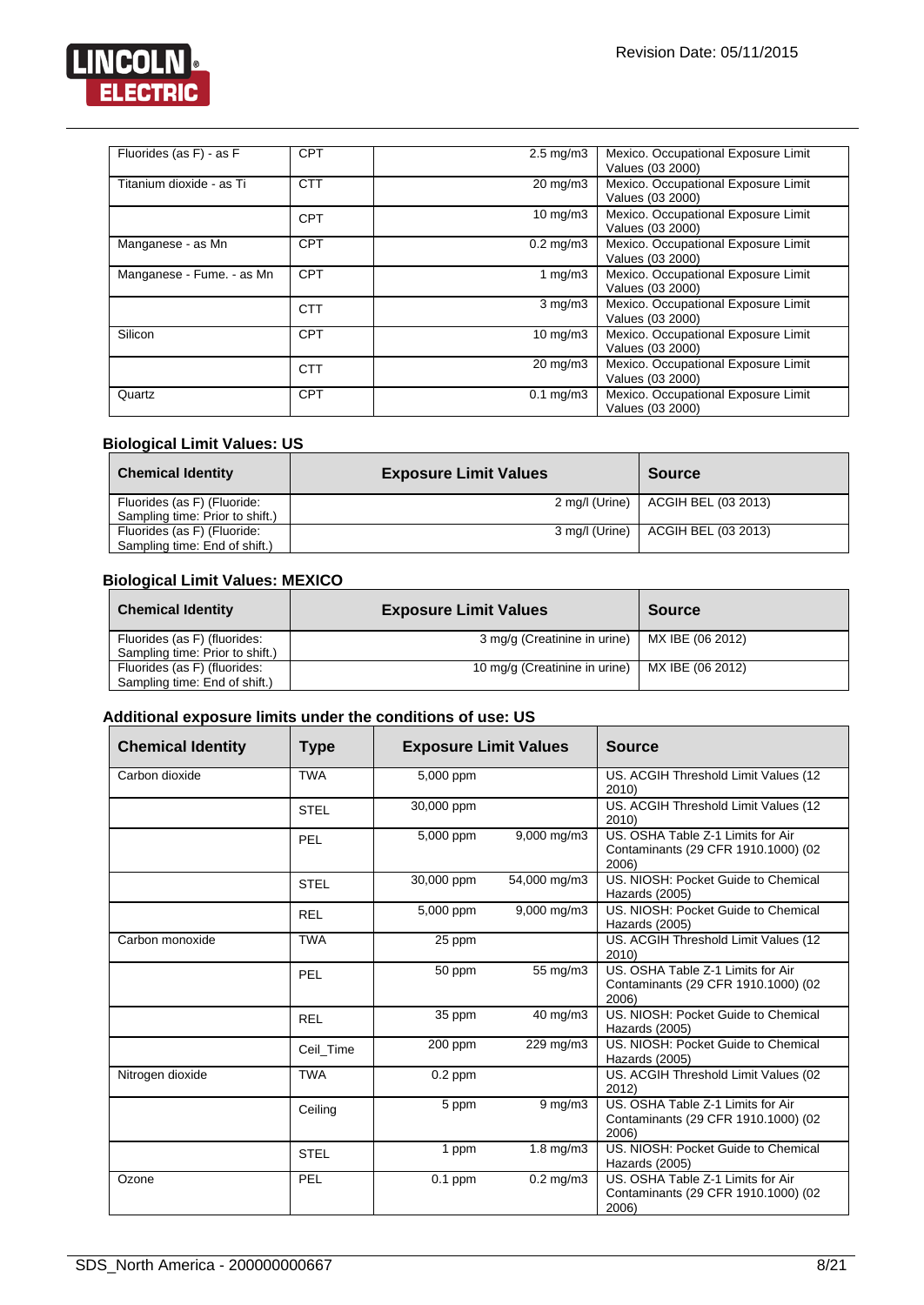

|                                             | Ceil Time   | $0.1$ ppm  | $0.2 \text{ mg/m}$ 3 | US. NIOSH: Pocket Guide to Chemical<br>Hazards (2005)                             |
|---------------------------------------------|-------------|------------|----------------------|-----------------------------------------------------------------------------------|
|                                             | <b>TWA</b>  | $0.05$ ppm |                      | US. ACGIH Threshold Limit Values (03<br>2014)                                     |
|                                             | TWA         | $0.20$ ppm |                      | US. ACGIH Threshold Limit Values (03<br>2014)                                     |
|                                             | <b>TWA</b>  | $0.10$ ppm |                      | US. ACGIH Threshold Limit Values (03<br>2014)                                     |
|                                             | <b>TWA</b>  | $0.08$ ppm |                      | US. ACGIH Threshold Limit Values (03<br>2014)                                     |
| Manganese - Fume. - as Mn                   | Ceiling     |            | $5 \text{ mg/m}$ 3   | US. OSHA Table Z-1 Limits for Air<br>Contaminants (29 CFR 1910.1000) (02<br>2006) |
|                                             | <b>REL</b>  |            | 1 mg/m $3$           | US. NIOSH: Pocket Guide to Chemical<br>Hazards (2005)                             |
|                                             | <b>STEL</b> |            | $3 \text{ mg/m}$     | US. NIOSH: Pocket Guide to Chemical<br>Hazards (2005)                             |
| Manganese - Inhalable<br>fraction. - as Mn  | <b>TWA</b>  |            | $0.1 \text{ mg/m}$ 3 | US. ACGIH Threshold Limit Values (03<br>2014)                                     |
| Manganese - Respirable<br>fraction. - as Mn | <b>TWA</b>  |            | $0.02$ mg/m $3$      | US. ACGIH Threshold Limit Values (03<br>2014)                                     |

# **Additional exposure limits under the conditions of use: CANADA**

| <b>Chemical Identity</b> | <b>Type</b>                 | <b>Exposure Limit Values</b> |                      | <b>Source</b>                                                                                                                                                             |
|--------------------------|-----------------------------|------------------------------|----------------------|---------------------------------------------------------------------------------------------------------------------------------------------------------------------------|
| Carbon dioxide           | <b>STEL</b>                 | 30,000 ppm                   | 54,000 mg/m3         | Canada. Alberta OELs (Occupational<br>Health & Safety Code, Schedule 1, Table<br>2) (07 2009)                                                                             |
|                          | <b>TWA</b>                  | 5,000 ppm                    | 9,000 mg/m3          | Canada. Alberta OELs (Occupational<br>Health & Safety Code, Schedule 1, Table<br>2) (07 2009)                                                                             |
|                          | <b>TWA</b>                  | 5,000 ppm                    |                      | Canada. British Columbia OELs.<br>(Occupational Exposure Limits for<br>Chemical Substances, Occupational<br>Health and Safety Regulation 296/97, as<br>amended) (07 2007) |
|                          | <b>STEL</b>                 | 15,000 ppm                   |                      | Canada. British Columbia OELs.<br>(Occupational Exposure Limits for<br>Chemical Substances, Occupational<br>Health and Safety Regulation 296/97, as<br>amended) (07 2007) |
|                          | <b>TWA</b>                  | 5,000 ppm                    |                      | Canada. Manitoba OELs (Reg. 217/2006,<br>The Workplace Safety And Health Act)<br>(03 2011)                                                                                |
|                          | <b>STEL</b>                 | 30,000 ppm                   |                      | Canada. Manitoba OELs (Reg. 217/2006,<br>The Workplace Safety And Health Act)<br>(03 2011)                                                                                |
|                          | <b>STEV</b>                 | 30,000 ppm                   |                      | Canada. Ontario OELs. (Control of<br>Exposure to Biological or Chemical<br>Agents) (11 2010)                                                                              |
|                          | <b>TWAEV</b>                | 5,000 ppm                    |                      | Canada. Ontario OELs. (Control of<br>Exposure to Biological or Chemical<br>Agents) (11 2010)                                                                              |
|                          | 8 HR ACL                    | 5,000 ppm                    |                      | Canada. Saskatchewan OELs<br>(Occupational Health and Safety<br>Regulations, 1996, Table 21) (05 2009)                                                                    |
|                          | <b>15 MIN</b><br><b>ACL</b> | 30,000 ppm                   |                      | Canada, Saskatchewan OELs<br>(Occupational Health and Safety<br>Regulations, 1996, Table 21) (05 2009)                                                                    |
|                          | <b>TWA</b>                  | 5,000 ppm                    | 9,000 mg/m3          | Canada. Quebec OELs. (Ministry of Labor<br>- Regulation Respecting the Quality of the<br>Work Environment) (12 2008)                                                      |
|                          | <b>STEL</b>                 | 30,000 ppm                   | 54,000 mg/m3         | Canada. Quebec OELs. (Ministry of Labor<br>- Regulation Respecting the Quality of the<br>Work Environment) (12 2008)                                                      |
| Carbon monoxide          | <b>TWA</b>                  | 25 ppm                       | $29 \,\mathrm{mg/m}$ | Canada. Alberta OELs (Occupational<br>Health & Safety Code, Schedule 1, Table<br>2) (07 2009)                                                                             |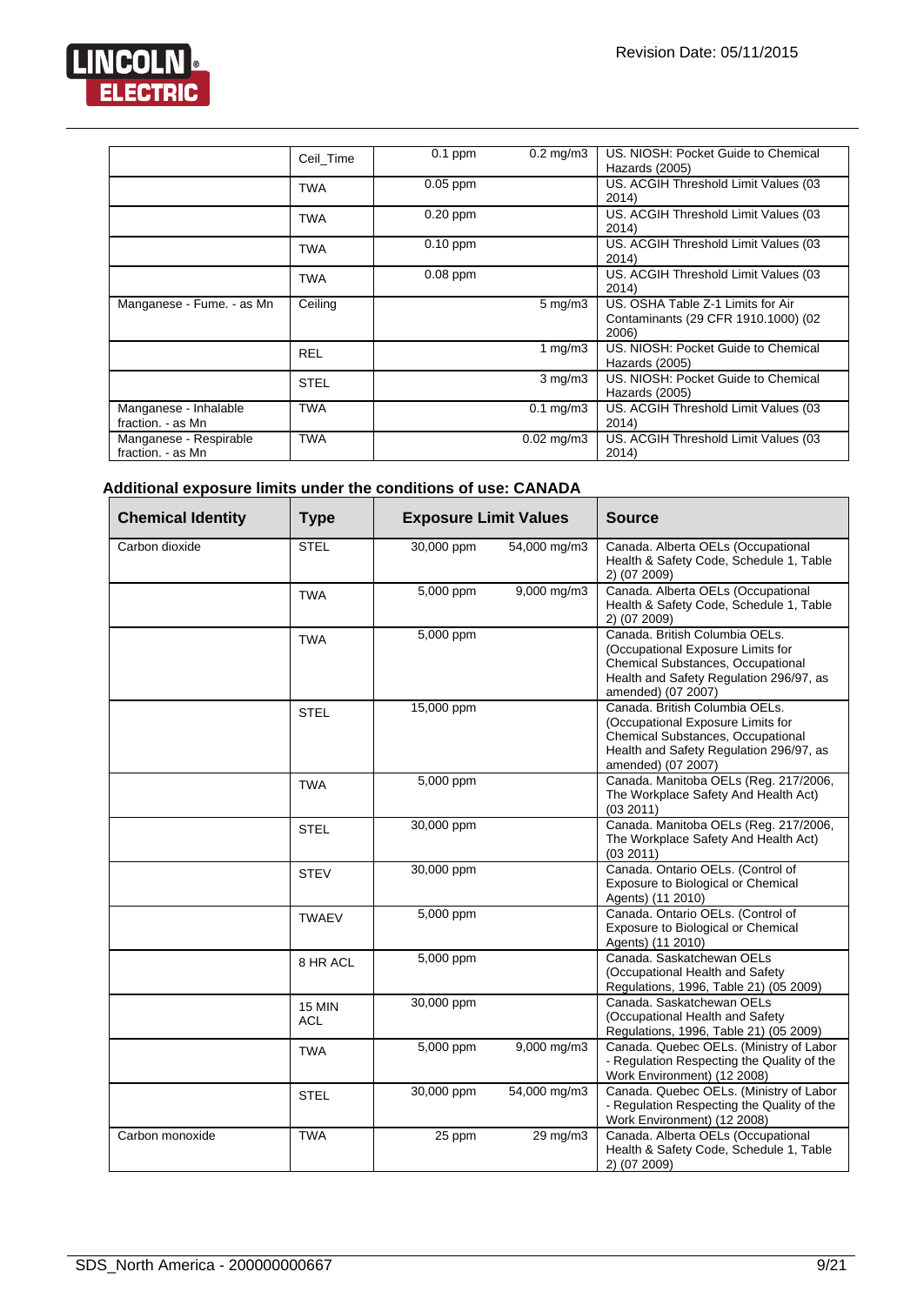

|                  | <b>TWA</b>                  | 25 ppm     |                      | Canada. British Columbia OELs.<br>(Occupational Exposure Limits for<br>Chemical Substances, Occupational<br>Health and Safety Regulation 296/97, as<br>amended) (07 2007) |
|------------------|-----------------------------|------------|----------------------|---------------------------------------------------------------------------------------------------------------------------------------------------------------------------|
|                  | <b>STEL</b>                 | 100 ppm    |                      | Canada. British Columbia OELs.<br>(Occupational Exposure Limits for<br>Chemical Substances, Occupational<br>Health and Safety Regulation 296/97, as<br>amended) (07 2007) |
|                  | <b>TWA</b>                  | 25 ppm     |                      | Canada. Manitoba OELs (Reg. 217/2006,<br>The Workplace Safety And Health Act)<br>(03 2011)                                                                                |
|                  | <b>STEV</b>                 | $100$ ppm  |                      | Canada. Ontario OELs. (Control of<br>Exposure to Biological or Chemical<br>Agents) (07 2010)                                                                              |
|                  | <b>TWAEV</b>                | 25 ppm     |                      | Canada. Ontario OELs. (Control of<br>Exposure to Biological or Chemical<br>Agents) (07 2010)                                                                              |
|                  | 8 HR ACL                    | 25 ppm     |                      | Canada. Saskatchewan OELs<br>(Occupational Health and Safety<br>Regulations, 1996, Table 21) (05 2009)                                                                    |
|                  | <b>15 MIN</b><br><b>ACL</b> | 190 ppm    |                      | Canada, Saskatchewan OELs<br>(Occupational Health and Safety<br>Regulations, 1996, Table 21) (05 2009)                                                                    |
|                  | <b>TWA</b>                  | 35 ppm     | 40 mg/m3             | Canada. Quebec OELs. (Ministry of Labor<br>- Regulation Respecting the Quality of the<br>Work Environment) (12 2008)                                                      |
|                  | <b>STEL</b>                 | 200 ppm    | 230 mg/m3            | Canada. Quebec OELs. (Ministry of Labor<br>- Regulation Respecting the Quality of the<br>Work Environment) (12 2008)                                                      |
| Nitrogen dioxide | <b>STEL</b>                 | 5 ppm      | $9.4 \text{ mg/m}$ 3 | Canada. Alberta OELs (Occupational<br>Health & Safety Code, Schedule 1, Table<br>2) (07 2009)                                                                             |
|                  | <b>TWA</b>                  | 3 ppm      | $5.6$ mg/m $3$       | Canada. Alberta OELs (Occupational<br>Health & Safety Code, Schedule 1, Table<br>2) (07 2009)                                                                             |
|                  | <b>CEILING</b>              | 1 ppm      |                      | Canada. British Columbia OELs.<br>(Occupational Exposure Limits for<br>Chemical Substances, Occupational<br>Health and Safety Regulation 296/97, as<br>amended) (07 2007) |
|                  | <b>TWA</b>                  | $0.2$ ppm  |                      | Canada. Manitoba OELs (Reg. 217/2006,<br>The Workplace Safety And Health Act)<br>(03 2012)                                                                                |
|                  | <b>STEV</b>                 | 5 ppm      |                      | Canada. Ontario OELs. (Control of<br>Exposure to Biological or Chemical<br>Agents) (11 2010)                                                                              |
|                  | TWAEV                       | 3 ppm      |                      | Canada. Ontario OELs. (Control of<br>Exposure to Biological or Chemical<br>Agents) (11 2010)                                                                              |
|                  | 8 HR ACL                    | 3 ppm      |                      | Canada. Saskatchewan OELs<br>(Occupational Health and Safety<br>Regulations, 1996, Table 21) (05 2009)                                                                    |
|                  | <b>15 MIN</b><br>ACL        | 5 ppm      |                      | Canada, Saskatchewan OELs<br>(Occupational Health and Safety<br>Regulations, 1996, Table 21) (05 2009)                                                                    |
|                  | TWA                         | 3 ppm      | $5.6 \text{ mg/m}$ 3 | Canada. Quebec OELs. (Ministry of Labor<br>- Regulation Respecting the Quality of the<br>Work Environment) (12 2008)                                                      |
| Ozone            | <b>STEL</b>                 | $0.3$ ppm  | $0.6$ mg/m $3$       | Canada. Alberta OELs (Occupational<br>Health & Safety Code, Schedule 1, Table<br>2) (07 2009)                                                                             |
|                  | <b>TWA</b>                  | $0.1$ ppm  | $0.2$ mg/m $3$       | Canada. Alberta OELs (Occupational<br>Health & Safety Code, Schedule 1, Table<br>2) (07 2009)                                                                             |
|                  | <b>TWA</b>                  | $0.05$ ppm |                      | Canada. British Columbia OELs.<br>(Occupational Exposure Limits for<br>Chemical Substances, Occupational<br>Health and Safety Regulation 296/97, as<br>amended) (07 2007) |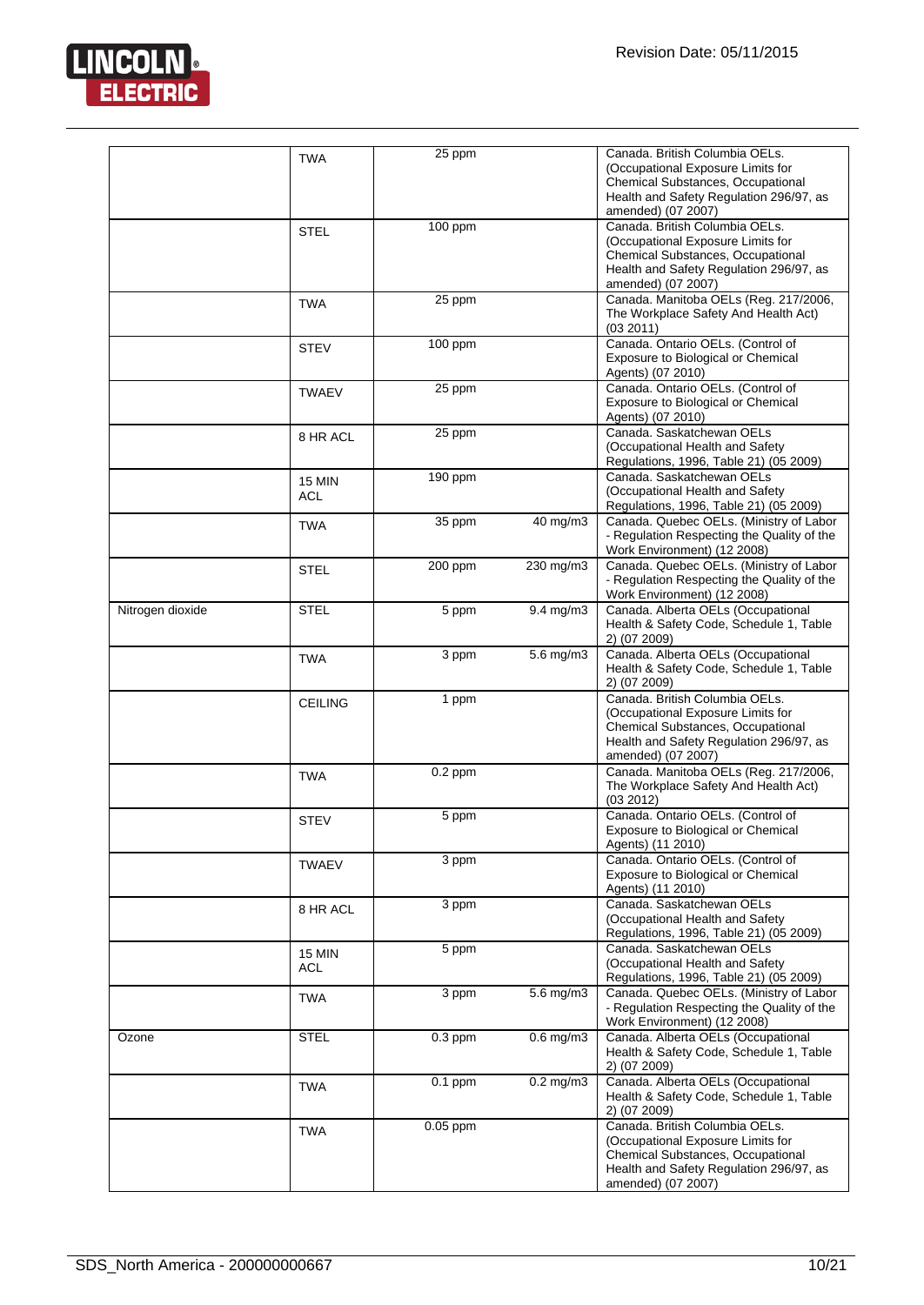

|                                             | <b>TWA</b>                  | $0.1$ ppm  |                | Canada, British Columbia OELs.<br>(Occupational Exposure Limits for<br>Chemical Substances, Occupational<br>Health and Safety Regulation 296/97, as<br>amended) (07 2007) |
|---------------------------------------------|-----------------------------|------------|----------------|---------------------------------------------------------------------------------------------------------------------------------------------------------------------------|
|                                             | <b>TWA</b>                  | 0.08 ppm   |                | Canada. British Columbia OELs.<br>(Occupational Exposure Limits for<br>Chemical Substances, Occupational<br>Health and Safety Regulation 296/97, as<br>amended) (07 2007) |
|                                             | <b>TWA</b>                  | $0.2$ ppm  |                | Canada. British Columbia OELs.<br>(Occupational Exposure Limits for<br>Chemical Substances, Occupational<br>Health and Safety Regulation 296/97, as<br>amended) (07 2007) |
|                                             | <b>TWAEV</b>                | $0.1$ ppm  | $0.2$ mg/m $3$ | Canada. Ontario OELs. (Control of<br>Exposure to Biological or Chemical<br>Agents) (07 2010)                                                                              |
|                                             | <b>STEV</b>                 | $0.3$ ppm  | $0.6$ mg/m $3$ | Canada. Ontario OELs. (Control of<br>Exposure to Biological or Chemical<br>Agents) (07 2010)                                                                              |
|                                             | <b>15 MIN</b><br><b>ACL</b> | 0.15 ppm   |                | Canada, Saskatchewan OELs<br>(Occupational Health and Safety<br>Regulations, 1996, Table 21) (05 2009)                                                                    |
|                                             | 8 HR ACL                    | $0.05$ ppm |                | Canada. Saskatchewan OELs<br>(Occupational Health and Safety<br>Regulations, 1996, Table 21) (05 2009)                                                                    |
|                                             | <b>CEILING</b>              | $0.1$ ppm  | $0.2$ mg/m $3$ | Canada. Quebec OELs. (Ministry of Labor<br>- Regulation Respecting the Quality of the<br>Work Environment) (12 2008)                                                      |
|                                             | <b>TWA</b>                  | 0.20 ppm   |                | Canada. Manitoba OELs (Reg. 217/2006,<br>The Workplace Safety And Health Act)<br>(03 2014)                                                                                |
|                                             | <b>TWA</b>                  | 0.05 ppm   |                | Canada. Manitoba OELs (Reg. 217/2006,<br>The Workplace Safety And Health Act)<br>(03 2014)                                                                                |
|                                             | TWA                         | 0.08 ppm   |                | Canada. Manitoba OELs (Reg. 217/2006,<br>The Workplace Safety And Health Act)<br>(03 2014)                                                                                |
|                                             | <b>TWA</b>                  | $0.10$ ppm |                | Canada. Manitoba OELs (Reg. 217/2006,<br>The Workplace Safety And Health Act)<br>(03 2014)                                                                                |
| Manganese - as Mn                           | <b>TWA</b>                  |            | $0.2$ mg/m $3$ | Canada. Alberta OELs (Occupational<br>Health & Safety Code, Schedule 1, Table<br>2) (07 2009)                                                                             |
|                                             | <b>TWA</b>                  |            | $0.2$ mg/m $3$ | Canada. British Columbia OELs.<br>(Occupational Exposure Limits for<br>Chemical Substances, Occupational<br>Health and Safety Regulation 296/97, as<br>amended) (07 2007) |
|                                             | <b>TWAEV</b>                |            | $0.2$ mg/m $3$ | Canada. Ontario OELs. (Control of<br>Exposure to Biological or Chemical<br>Agents) (11 2010)                                                                              |
|                                             | 8 HR ACL                    |            | $0.2$ mg/m $3$ | Canada. Saskatchewan OELs<br>(Occupational Health and Safety<br>Regulations, 1996, Table 21) (05 2009)                                                                    |
|                                             | <b>15 MIN</b><br><b>ACL</b> |            | $0.6$ mg/m $3$ | Canada, Saskatchewan OELs<br>(Occupational Health and Safety<br>Regulations, 1996, Table 21) (05 2009)                                                                    |
| Manganese - Fume. - as Mn                   | <b>TWA</b>                  |            | 1 $mg/m3$      | Canada. Quebec OELs. (Ministry of Labor<br>- Regulation Respecting the Quality of the<br>Work Environment) (12 2008)                                                      |
| Manganese - Dust. - as Mn                   | <b>TWA</b>                  |            | 5 mg/m3        | Canada. Quebec OELs. (Ministry of Labor<br>- Regulation Respecting the Quality of the<br>Work Environment) (12 2008)                                                      |
| Manganese - Fume. - as Mn                   | <b>STEL</b>                 |            | $3$ mg/m $3$   | Canada. Quebec OELs. (Ministry of Labor<br>- Regulation Respecting the Quality of the<br>Work Environment) (12 2008)                                                      |
| Manganese - Respirable<br>fraction. - as Mn | <b>TWA</b>                  |            | $0.02$ mg/m3   | Canada. Manitoba OELs (Reg. 217/2006,<br>The Workplace Safety And Health Act)<br>(03 2014)                                                                                |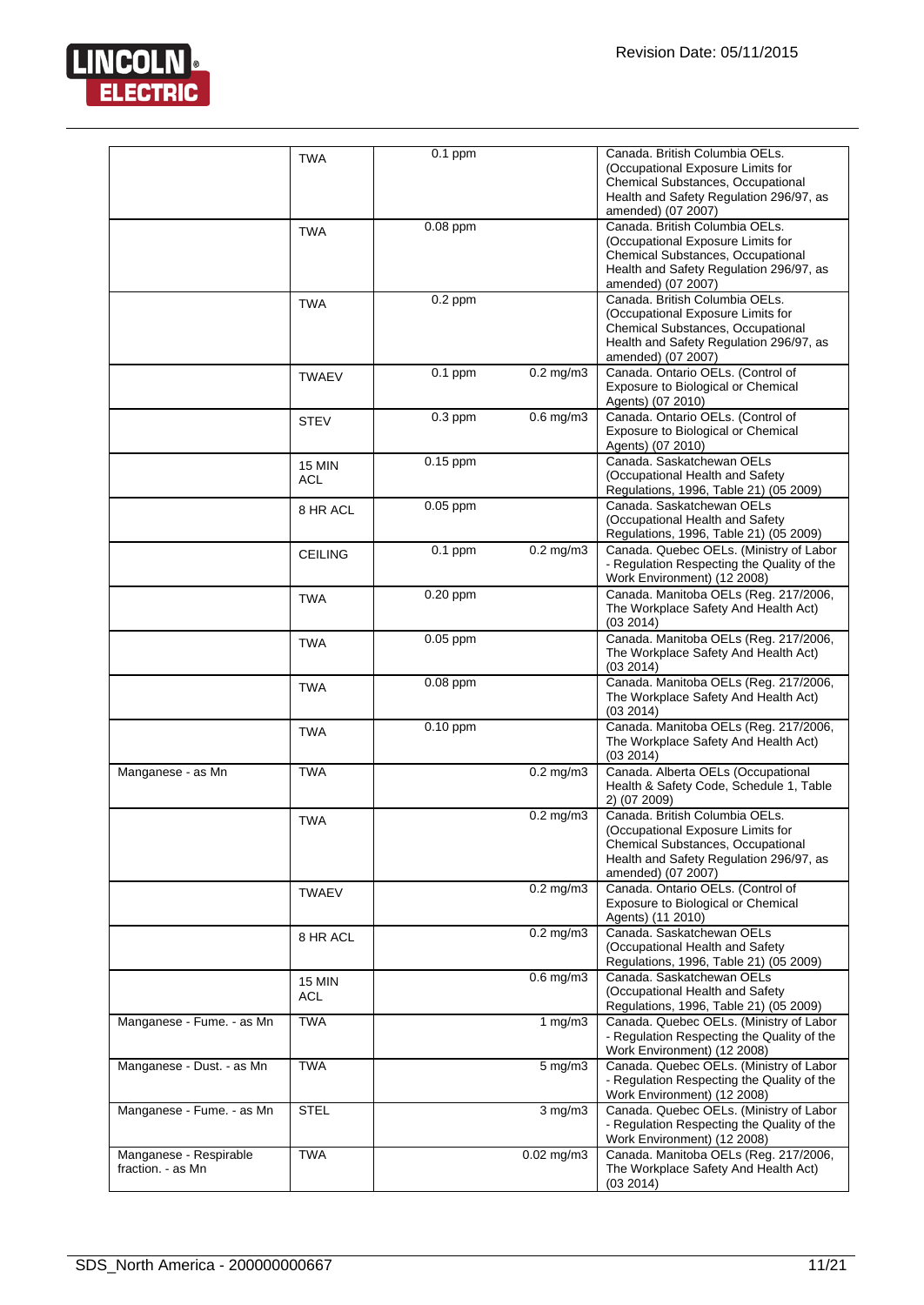

| Manganese - Inhalable | <b>TWA</b> | 0.1 mg/m3   Canada. Manitoba OELs (Reg. 217/2006, |
|-----------------------|------------|---------------------------------------------------|
| fraction. - as Mn     |            | The Workplace Safety And Health Act)              |
|                       |            | (03, 2014)                                        |

#### **Additional exposure limits under the conditions of use: MEXICO**

| <b>Chemical Identity</b>  | Type       | <b>Exposure Limit Values</b> |                      | <b>Source</b>                                           |
|---------------------------|------------|------------------------------|----------------------|---------------------------------------------------------|
| Carbon dioxide            | <b>CPT</b> | 5,000 ppm                    | 9,000 mg/m3          | Mexico. Occupational Exposure Limit<br>Values (03 2000) |
|                           | <b>CTT</b> | 15,000 ppm                   | 27,000 mg/m3         | Mexico. Occupational Exposure Limit<br>Values (03 2000) |
| Carbon monoxide           | <b>CTT</b> | $400$ ppm                    | 400 mg/m3            | Mexico. Occupational Exposure Limit<br>Values (03 2000) |
|                           | <b>CPT</b> | 50 ppm                       | 55 mg/m3             | Mexico. Occupational Exposure Limit<br>Values (03 2000) |
| Nitrogen dioxide          | <b>CTT</b> | 5 ppm                        | $10 \text{ mg/m}$    | Mexico. Occupational Exposure Limit<br>Values (03 2000) |
|                           | CPT        | 3 ppm                        | $6 \,\mathrm{mg/m3}$ | Mexico. Occupational Exposure Limit<br>Values (03 2000) |
| Ozone                     | P          | $0.1$ ppm                    | $0.2 \text{ mg/m}$ 3 | Mexico. Occupational Exposure Limit<br>Values (03 2000) |
| Manganese - as Mn         | <b>CPT</b> |                              | $0.2 \text{ mg/m}$ 3 | Mexico. Occupational Exposure Limit<br>Values (03 2000) |
| Manganese - Fume. - as Mn | <b>CPT</b> |                              | 1 $mg/m3$            | Mexico. Occupational Exposure Limit<br>Values (03 2000) |
|                           | <b>CTT</b> |                              | $3$ mg/m $3$         | Mexico. Occupational Exposure Limit<br>Values (03 2000) |

#### **Appropriate Engineering Controls**

**Ventilation:** Use enough ventilation, local exhaust at the arc, or both to keep the fumes and gases from the worker's breathing zone and the general area. Train the welder to keep his head out of the fumes. **Keep exposure as low as possible.**

#### **Individual protection measures, such as personal protective equipment**

| <b>General information:</b> | <b>Exposure Guidelines: Threshold Limit Values (TLVs) and Biological</b><br>Exposure Indices (BEIs) are values published by the American Conference<br>of Government Industrial Hygienists (ACGIH). ACGIH Statement of<br>Positions Regarding the TLVs® and BEIs® states that the TLV-TWA<br>should be used as a guide in the control of health hazards and should not<br>be used to indicate a fine line between safe and dangerous exposures.<br>See Section 10 for information on potential fume constituents of health<br>interest. Threshold Limit Values are figures published by the American<br>Conference of Government Industrial Hygienists. |
|-----------------------------|---------------------------------------------------------------------------------------------------------------------------------------------------------------------------------------------------------------------------------------------------------------------------------------------------------------------------------------------------------------------------------------------------------------------------------------------------------------------------------------------------------------------------------------------------------------------------------------------------------------------------------------------------------|
|                             | Maximum Fume Exposure Guideline™ (MFEG)™ for this product<br>(based on content of Manganese) is 0.5 mg/m3. This exposure guideline<br>is calculated using the most conservative value of the ACGIH TLV or OSHA<br>PEL for the stated substance.                                                                                                                                                                                                                                                                                                                                                                                                         |
| <b>Eye/face protection:</b> | Wear helmet or use face shield with filter lens shade number 12 or darker<br>for open arc processes. No specific lens shade recommendation for<br>submerged arc processes. Shield others by providing screens and flash<br>goggles.                                                                                                                                                                                                                                                                                                                                                                                                                     |
| <b>Skin Protection</b>      |                                                                                                                                                                                                                                                                                                                                                                                                                                                                                                                                                                                                                                                         |
| <b>Hand Protection:</b>     | Wear protective gloves. Suitable gloves can be recommended by the glove<br>supplier.                                                                                                                                                                                                                                                                                                                                                                                                                                                                                                                                                                    |
| Other:                      | <b>Protective Clothing:</b> Wear hand, head, and body protection which help to<br>prevent injury from radiation, sparks and electrical shock. See Z49.1. At a<br>minimum this includes welder's gloves and a protective face shield, and<br>may include arm protectors, aprons, hats, shoulder protection, as well as<br>dark substantial clothing. Wear dry gloves free of holes or split seams.                                                                                                                                                                                                                                                       |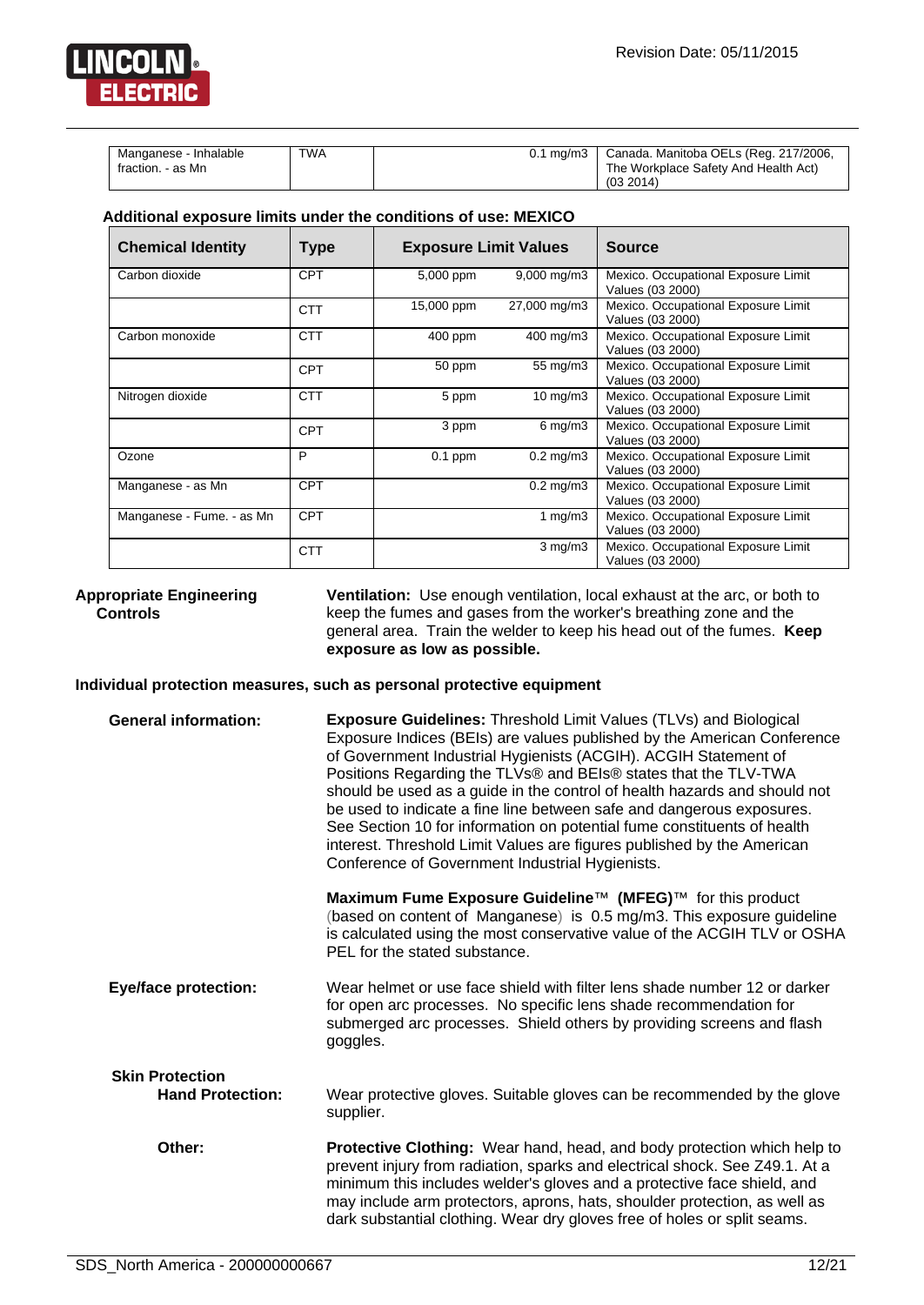

|                                | Train the welder not to permit electrically live parts or electrodes to contact<br>skin or clothing or gloves if they are wet. Insulate yourself from the work<br>piece and ground using dry plywood, rubber mats or other dry insulation.                                                                                                                     |
|--------------------------------|----------------------------------------------------------------------------------------------------------------------------------------------------------------------------------------------------------------------------------------------------------------------------------------------------------------------------------------------------------------|
| <b>Respiratory Protection:</b> | Keep your head out of fumes. Use enough ventilation and local exhaust to<br>keep fumes and gases from your breathing zone and the general area. An<br>approved respirator should be used unless exposure assessments are<br>below applicable exposure limits.                                                                                                  |
| <b>Hygiene measures:</b>       | Do not eat, drink or smoke when using the product. Always observe good<br>personal hygiene measures, such as washing after handling the material<br>and before eating, drinking, and/or smoking. Routinely wash work clothing<br>and protective equipment to remove contaminants.                                                                              |
|                                | Determine the composition and quantity of fumes and gases to which<br>workers are exposed by taking an air sample from inside the welder's<br>helmet if worn or in the worker's breathing zone. Improve ventilation if<br>exposures are not below limits. See ANSI/AWS F1.1, F1.2, F1.3 and F1.5,<br>available from the American Welding Society, www.aws.org. |

# **9. PHYSICAL AND CHEMICAL PROPERTIES**

| Appearance:                                           | Steel rod with extruded flux coating |
|-------------------------------------------------------|--------------------------------------|
| <b>Physical state:</b>                                | Solid                                |
| Form:                                                 | Solid                                |
| Color:                                                | No data available.                   |
| Odor:                                                 | No data available.                   |
| Odor threshold:                                       | No data available.                   |
| pH:                                                   | Not applicable                       |
| <b>Melting point/freezing point:</b>                  | No data available.                   |
| Initial boiling point and boiling range:              | No data available.                   |
| <b>Flash Point:</b>                                   | Not applicable                       |
| <b>Evaporation rate:</b>                              | Not applicable                       |
| Flammability (solid, gas):                            | No data available.                   |
| Upper/lower limit on flammability or explosive limits |                                      |
| Flammability limit - upper (%):                       | No data available.                   |
| Flammability limit - lower (%):                       | No data available.                   |
| Explosive limit - upper (%):                          | No data available.                   |
| Explosive limit - lower (%):                          | No data available.                   |
| Vapor pressure:                                       | Not applicable                       |
| Vapor density:                                        | Not applicable                       |
| <b>Relative density:</b>                              | No data available.                   |
| Solubility(ies)                                       |                                      |
| <b>Solubility in water:</b>                           | No data available.                   |
| Solubility (other):                                   | No data available.                   |
| Partition coefficient (n-octanol/water):              | No data available.                   |
| Auto-ignition temperature:                            | No data available.                   |
| <b>Decomposition temperature:</b>                     | No data available.                   |
| <b>Viscosity:</b>                                     | Not applicable                       |
|                                                       |                                      |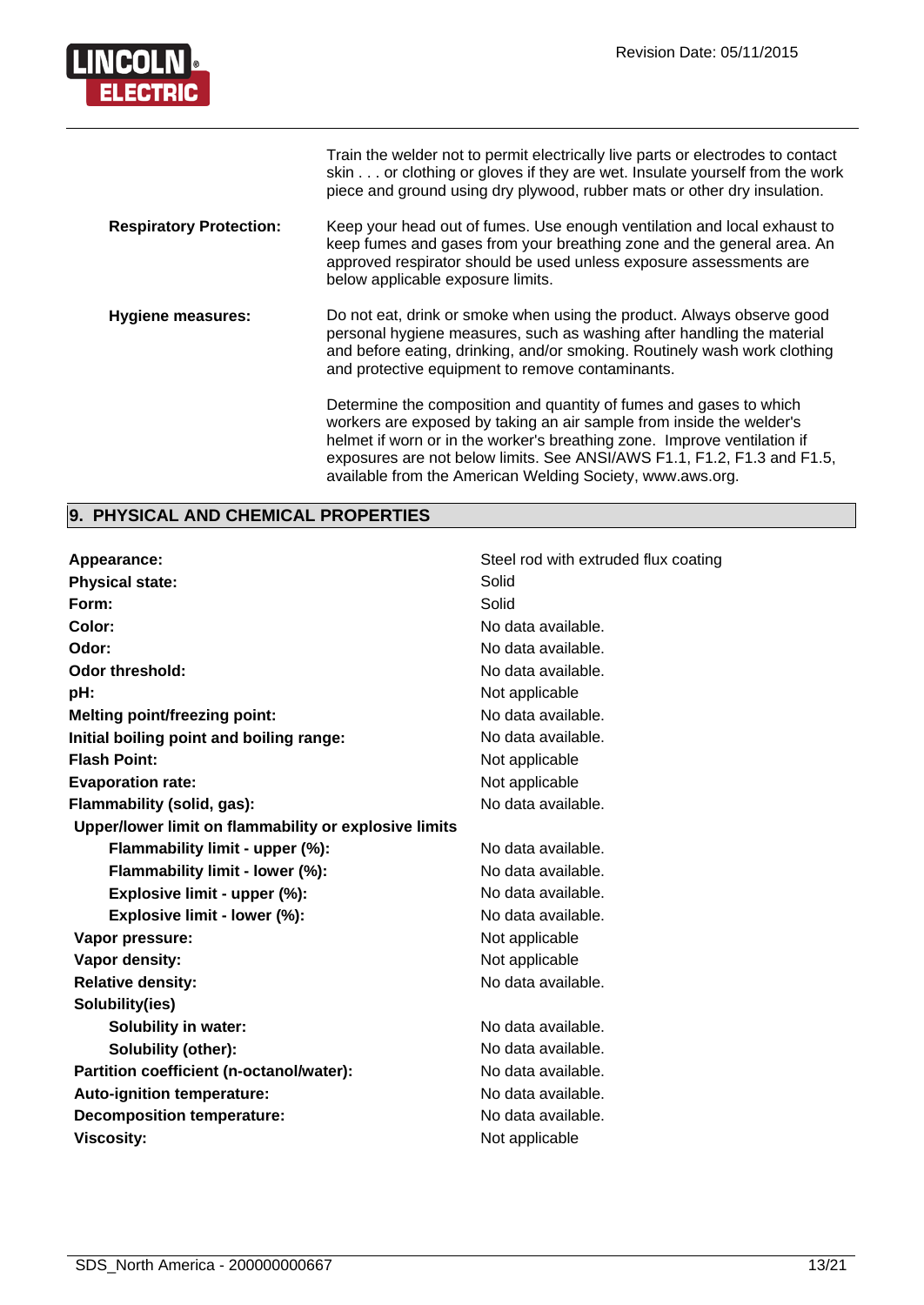

**LINCOLN** 

**ELECTRIC** 

| <b>Reactivity:</b>                                   | The product is non-reactive under normal conditions of use, storage and<br>transport.                                                                                                                                                                                                                                                                                                                                                                                                                                                                                                                                                                                                                                                                                                                                                                                                                                                                                      |
|------------------------------------------------------|----------------------------------------------------------------------------------------------------------------------------------------------------------------------------------------------------------------------------------------------------------------------------------------------------------------------------------------------------------------------------------------------------------------------------------------------------------------------------------------------------------------------------------------------------------------------------------------------------------------------------------------------------------------------------------------------------------------------------------------------------------------------------------------------------------------------------------------------------------------------------------------------------------------------------------------------------------------------------|
| <b>Chemical Stability:</b>                           | Material is stable under normal conditions.                                                                                                                                                                                                                                                                                                                                                                                                                                                                                                                                                                                                                                                                                                                                                                                                                                                                                                                                |
| <b>Possibility of Hazardous</b><br><b>Reactions:</b> | No data available.                                                                                                                                                                                                                                                                                                                                                                                                                                                                                                                                                                                                                                                                                                                                                                                                                                                                                                                                                         |
| <b>Conditions to Avoid:</b>                          | Avoid heat or contamination.                                                                                                                                                                                                                                                                                                                                                                                                                                                                                                                                                                                                                                                                                                                                                                                                                                                                                                                                               |
| <b>Incompatible Materials:</b>                       | Strong oxidizing substances. Strong acids. Strong bases.                                                                                                                                                                                                                                                                                                                                                                                                                                                                                                                                                                                                                                                                                                                                                                                                                                                                                                                   |
| <b>Hazardous Decomposition</b><br><b>Products:</b>   | Welding fumes and gases cannot be classified simply. The composition and<br>quantity of both are dependent upon the metal being welded, the process,<br>procedure and electrodes used. Other conditions which also influence the<br>composition and quantity of the fumes and gases to which workers may be<br>exposed include: coatings on the metal being welded (such as paint,<br>plating, or galvanizing), the number of welders and the volume of the<br>worker area, the quality and amount of ventilation, the position of the<br>welder's head with respect to the fume plume, as well as the presence of<br>contaminants in the atmosphere (such as chlorinated hydrocarbon vapors<br>from cleaning and degreasing activities.)                                                                                                                                                                                                                                  |
|                                                      | When the electrode is consumed, the fume and gas decomposition<br>products generated are different in percent and form from the ingredients<br>listed in Section 3. Decomposition products of normal operation include<br>those originating from the volatilization, reaction, or oxidation of the<br>materials shown in Section 3, plus those from the base metal and coating,<br>etc., as noted above. Reasonably expected fume constituents produced<br>during arc welding include the oxides of iron, manganese and other metals<br>present in the welding consumable or base metal. Hexavalent chromium<br>compounds may be in the welding fume of consumables or base metals<br>which contain chromium. Gaseous and particulate fluoride may be in the<br>welding fume of consumables which contain fluoride. Gaseous reaction<br>products may include carbon monoxide and carbon dioxide. Ozone and<br>nitrogen oxides may be formed by the radiation from the arc. |

# **11. TOXICOLOGICAL INFORMATION**

| Information on likely routes of exposure<br>Ingestion: | Health injuries from ingestion are not known or expected under normal use.                                                                                                              |
|--------------------------------------------------------|-----------------------------------------------------------------------------------------------------------------------------------------------------------------------------------------|
| Inhalation:                                            | Potential chronic health hazards related to the use of welding consumables<br>are most applicable to the inhalation route of exposure. Refer to Inhalation<br>statements in Section 11. |
| <b>Skin Contact:</b>                                   | Arc rays can burn skin. Skin cancer has been reported.                                                                                                                                  |
| Eye contact:                                           | Arc rays can injure eyes.                                                                                                                                                               |

**Symptoms related to the physical, chemical and toxicological characteristics**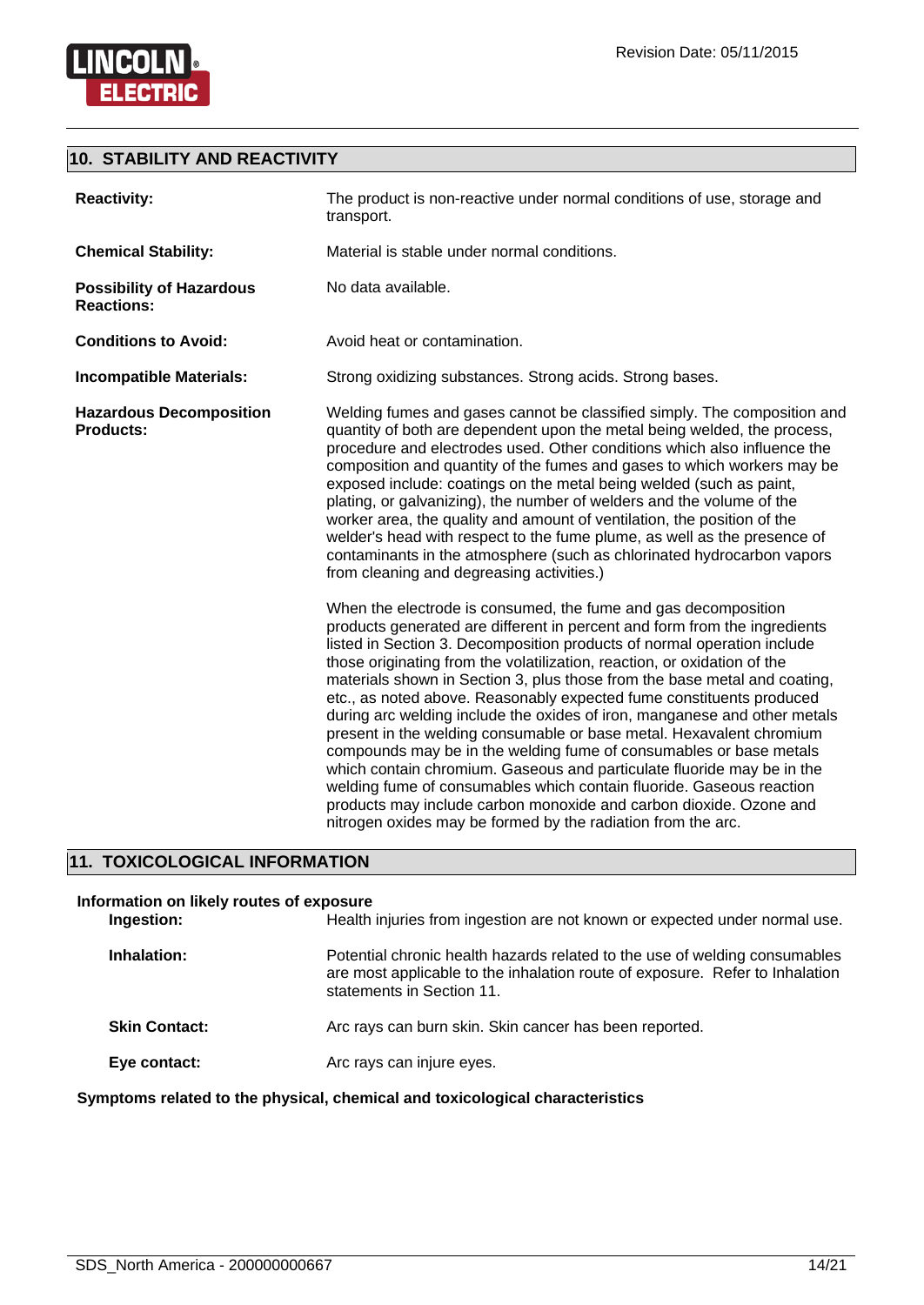

| Inhalation: | Short-term (acute) overexposure to welding fumes may result in discomfort<br>such as metal fume fever, dizziness, nausea, or dryness or irritation of<br>nose, throat, or eyes. May aggravate pre-existing respiratory problems<br>(e.g. asthma, emphysema). Long-term (chronic) overexposure to welding<br>fumes can lead to siderosis (iron deposits in lung), central nervous system<br>effects, bronchitis and other pulmonary effects. Respiratory exposure to the<br>crystalline silica present in this welding electrode is not anticipated during<br>normal use. Respiratory overexposure to airborne crystalline silica is known<br>to cause silicosis, a form of disabling pulmonary fibrosis which can be<br>progressive and may lead to death. Crystalline silica is on the IARC<br>(International Agency for Research on Cancer) and NTP (National |
|-------------|-----------------------------------------------------------------------------------------------------------------------------------------------------------------------------------------------------------------------------------------------------------------------------------------------------------------------------------------------------------------------------------------------------------------------------------------------------------------------------------------------------------------------------------------------------------------------------------------------------------------------------------------------------------------------------------------------------------------------------------------------------------------------------------------------------------------------------------------------------------------|
|             | Toxicology Program) lists as posing a cancer risk to humans.                                                                                                                                                                                                                                                                                                                                                                                                                                                                                                                                                                                                                                                                                                                                                                                                    |

#### **Information on toxicological effects**

# **Acute toxicity (list all possible routes of exposure)**

| Oral<br><b>Product:</b><br>Specified substance(s): | No data available.                                                                                                             |
|----------------------------------------------------|--------------------------------------------------------------------------------------------------------------------------------|
| Iron                                               | LD 50 (Rat): 98.6 g/kg                                                                                                         |
| Limestone                                          | LD 50 (Rat): 6,450 mg/kg                                                                                                       |
| Fluorides (as F)                                   | LD 50 (Rat): 4,250 mg/kg                                                                                                       |
| Sodium silicate                                    | LD 50 (Rat): 1.1 g/kg                                                                                                          |
| Carboxymethyl cellulose,                           | LD 50 (Rat): 2,700 mg/kg                                                                                                       |
| sodium salt                                        |                                                                                                                                |
| Dermal                                             |                                                                                                                                |
| Product:                                           | No data available.                                                                                                             |
|                                                    |                                                                                                                                |
| <b>Inhalation</b>                                  |                                                                                                                                |
| Product:                                           | No data available.                                                                                                             |
| Specified substance(s):                            |                                                                                                                                |
| Carboxymethyl cellulose,                           | LC 50 (Rat, 4 h): 5,800 mg/m3                                                                                                  |
| sodium salt                                        |                                                                                                                                |
| <b>Repeated Dose Toxicity</b>                      |                                                                                                                                |
| <b>Product:</b>                                    | No data available.                                                                                                             |
| <b>Skin Corrosion/Irritation</b>                   |                                                                                                                                |
| <b>Product:</b>                                    | No data available.                                                                                                             |
| <b>Serious Eye Damage/Eye Irritation</b>           |                                                                                                                                |
| <b>Product:</b>                                    | No data available.                                                                                                             |
| <b>Respiratory or Skin Sensitization</b>           |                                                                                                                                |
| <b>Product:</b>                                    | No data available.                                                                                                             |
|                                                    |                                                                                                                                |
| Carcinogenicity<br>Product:                        | No data available.                                                                                                             |
|                                                    |                                                                                                                                |
| Titanium dioxide                                   | IARC Monographs on the Evaluation of Carcinogenic Risks to Humans:<br>Overall evaluation: 2B. Possibly carcinogenic to humans. |
| Quartz                                             | Overall evaluation: 1. Carcinogenic to humans.                                                                                 |
|                                                    | US. National Toxicology Program (NTP) Report on Carcinogens:                                                                   |
| Quartz                                             | Known To Be Human Carcinogen.                                                                                                  |
|                                                    | US. OSHA Specifically Regulated Substances (29 CFR 1910.1001-1050):                                                            |

No carcinogenic components identified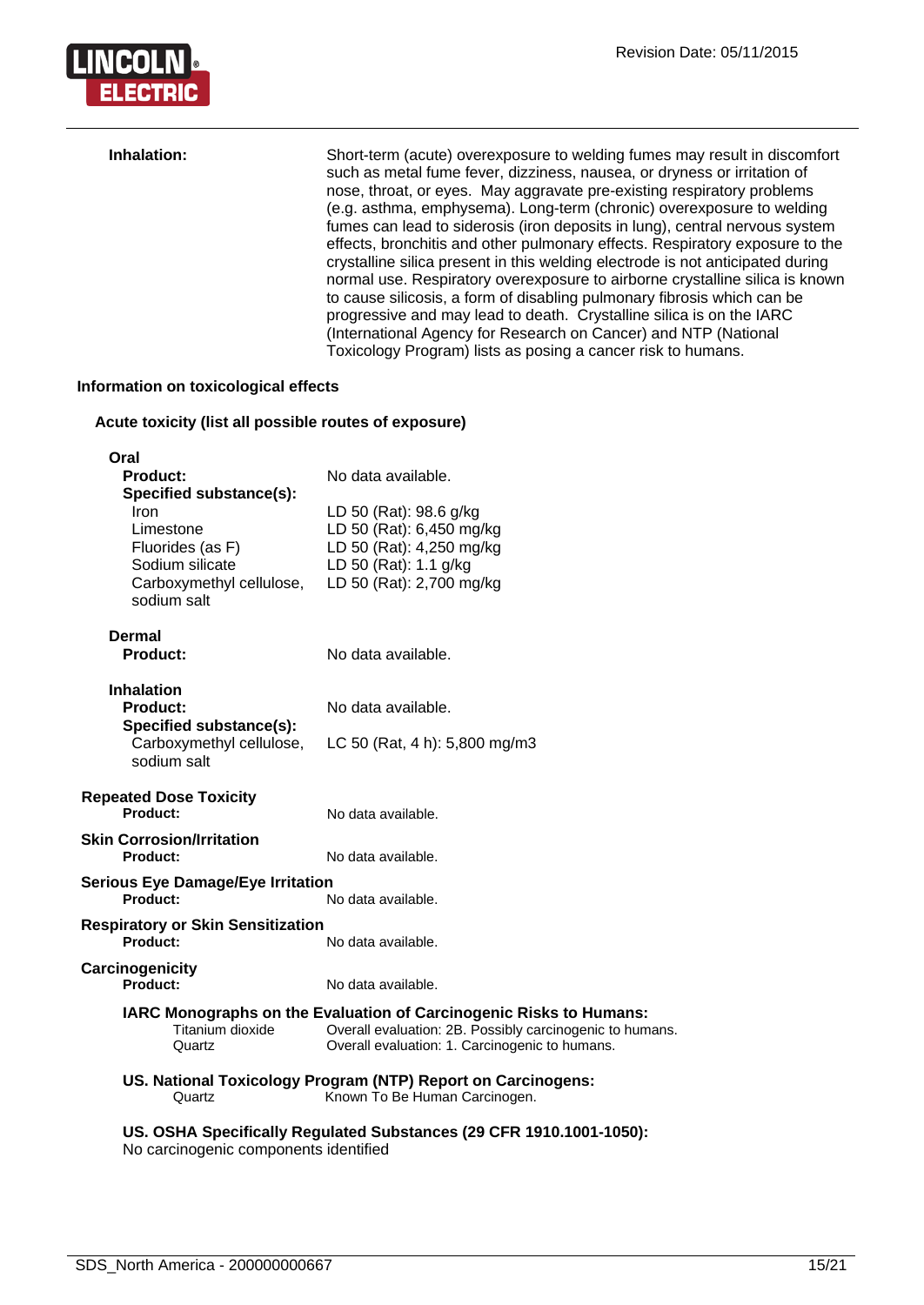

#### **Germ Cell Mutagenicity**

| In vitro<br><b>Product:</b>                                         | No data available.                                                                                                                                                                                                                                                                                                                                                                                                                                                                                                                                                            |
|---------------------------------------------------------------------|-------------------------------------------------------------------------------------------------------------------------------------------------------------------------------------------------------------------------------------------------------------------------------------------------------------------------------------------------------------------------------------------------------------------------------------------------------------------------------------------------------------------------------------------------------------------------------|
| In vivo<br><b>Product:</b>                                          | No data available.                                                                                                                                                                                                                                                                                                                                                                                                                                                                                                                                                            |
| <b>Reproductive Toxicity</b><br>Product:                            | No data available.                                                                                                                                                                                                                                                                                                                                                                                                                                                                                                                                                            |
| <b>Specific Target Organ Toxicity - Single Exposure</b><br>Product: | No data available.                                                                                                                                                                                                                                                                                                                                                                                                                                                                                                                                                            |
| Specific Target Organ Toxicity - Repeated Exposure<br>Product:      | No data available.                                                                                                                                                                                                                                                                                                                                                                                                                                                                                                                                                            |
| <b>Aspiration Hazard</b><br>Product:                                | No data available.                                                                                                                                                                                                                                                                                                                                                                                                                                                                                                                                                            |
| <b>Other Effects:</b>                                               | Organic polymers may be used in the manufacture of various welding<br>consumables. Overexposure to their decomposition byproducts may result<br>in a condition known as polymer fume fever. Polymer fume fever usually<br>occurs within 4 to 8 hours of exposure with the presentation of flu like<br>symptoms, including mild pulmonary irritation with or without an increase in<br>body temperature. Signs of exposure can include an increase in white<br>blood cell count. Resolution of symptoms typically occurs quickly, usually<br>not lasting longer than 48 hours. |

**Symptoms related to the physical, chemical and toxicological characteristics under the condition of use**

**Inhalation: Specified substance(s):**

Overexposure to manganese fumes may affect the brain and central nervous system, resulting in poor coordination, difficulty speaking, and arm or leg tremor. This condition can be irreversible.

#### **Additional toxicological Information under the conditions of use:**

| <b>Acute toxicity</b><br><b>Inhalation</b><br>Specified substance(s): |                                 |
|-----------------------------------------------------------------------|---------------------------------|
| Carbon dioxide                                                        | LC Lo (Human, 5 min): 90000 ppm |
| Carbon monoxide                                                       | LC 50 (Rat, 4 h): 1,300 mg/l    |
| Nitrogen dioxide                                                      | LC 50 (Rat, 4 h): 88 ppm        |
| Ozone                                                                 | LC Lo (Human, 30 min): 50 ppm   |

### **12. ECOLOGICAL INFORMATION**

#### **Ecotoxicity**

#### **Acute hazards to the aquatic environment:**

| Fish<br>Product:<br>Specified substance(s):<br>Sodium silicate      | No data available.<br>LC 50 (Western mosquitofish (Gambusia affinis), 96 h): 1,800 mg/l |
|---------------------------------------------------------------------|-----------------------------------------------------------------------------------------|
| <b>Aquatic Invertebrates</b><br>Product:<br>Specified substance(s): | No data available.                                                                      |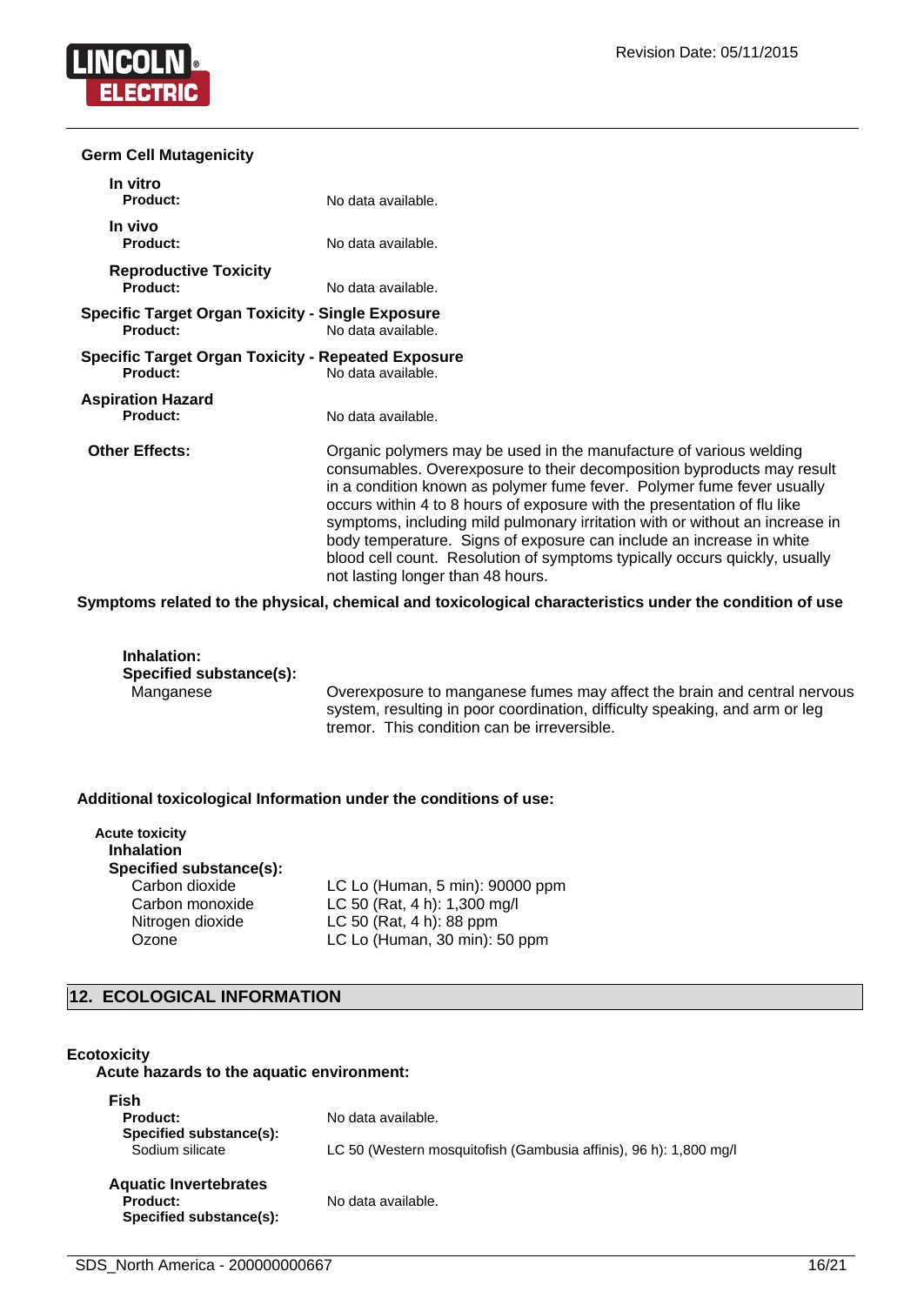

| Manganese<br>Sodium silicate<br>Carboxymethyl cellulose,<br>sodium salt                                                         | EC50 (Water flea (Daphnia magna), 48 h): 40 mg/l<br>EC50 (Water flea (Ceriodaphnia dubia), 48 h): 22.94 - 49.01 mg/l<br>EC50 (Water flea (Ceriodaphnia dubia), 48 h): 46.04 - 165.37 mg/l                                                                                                              |  |
|---------------------------------------------------------------------------------------------------------------------------------|--------------------------------------------------------------------------------------------------------------------------------------------------------------------------------------------------------------------------------------------------------------------------------------------------------|--|
| Chronic hazards to the aquatic environment:                                                                                     |                                                                                                                                                                                                                                                                                                        |  |
| Fish<br><b>Product:</b>                                                                                                         | No data available.                                                                                                                                                                                                                                                                                     |  |
| <b>Aquatic Invertebrates</b><br>Product:                                                                                        | No data available.                                                                                                                                                                                                                                                                                     |  |
| <b>Toxicity to Aquatic Plants</b><br>Product:                                                                                   | No data available.                                                                                                                                                                                                                                                                                     |  |
| <b>Persistence and Degradability</b>                                                                                            |                                                                                                                                                                                                                                                                                                        |  |
| <b>Biodegradation</b><br>Product:                                                                                               | No data available.                                                                                                                                                                                                                                                                                     |  |
| <b>Bioaccumulative Potential</b><br><b>Bioconcentration Factor (BCF)</b><br>Product:                                            | No data available.                                                                                                                                                                                                                                                                                     |  |
| <b>Mobility in Soil:</b>                                                                                                        | No data available.                                                                                                                                                                                                                                                                                     |  |
| <b>13. DISPOSAL CONSIDERATIONS</b>                                                                                              |                                                                                                                                                                                                                                                                                                        |  |
| <b>General information:</b>                                                                                                     | The generation of waste should be avoided or minimized whenever<br>possible. When practical, recycle in an environmentally acceptable,<br>regulatory compliant manner.  Dispose of non-recyclable products in<br>accordance with all applicable Federal, State, Provincial, and Local<br>requirements. |  |
| <b>Disposal Instructions:</b>                                                                                                   | Wash before disposal. Dispose to controlled facilities.                                                                                                                                                                                                                                                |  |
| <b>14. TRANSPORT INFORMATION</b>                                                                                                |                                                                                                                                                                                                                                                                                                        |  |
| <b>DOT</b>                                                                                                                      |                                                                                                                                                                                                                                                                                                        |  |
| <b>UN Number:</b><br><b>UN Proper Shipping Name:</b><br><b>Transport Hazard Class(es)</b>                                       | NOT DG REGULATED                                                                                                                                                                                                                                                                                       |  |
| Class:                                                                                                                          | <b>NR</b>                                                                                                                                                                                                                                                                                              |  |
| Label(s):<br>Packing Group:                                                                                                     |                                                                                                                                                                                                                                                                                                        |  |
| Marine Pollutant:<br>Special precautions for user:                                                                              | Not regulated.                                                                                                                                                                                                                                                                                         |  |
| <b>IMDG</b>                                                                                                                     |                                                                                                                                                                                                                                                                                                        |  |
| <b>UN Number:</b><br><b>UN Proper Shipping Name:</b><br><b>Transport Hazard Class(es)</b><br>Class:<br>$Label(s)$ :<br>EmS No.: | NOT DG REGULATED                                                                                                                                                                                                                                                                                       |  |
|                                                                                                                                 | <b>NR</b>                                                                                                                                                                                                                                                                                              |  |
| Packing Group:<br>Marine Pollutant:<br>Special precautions for user:                                                            | Not regulated.                                                                                                                                                                                                                                                                                         |  |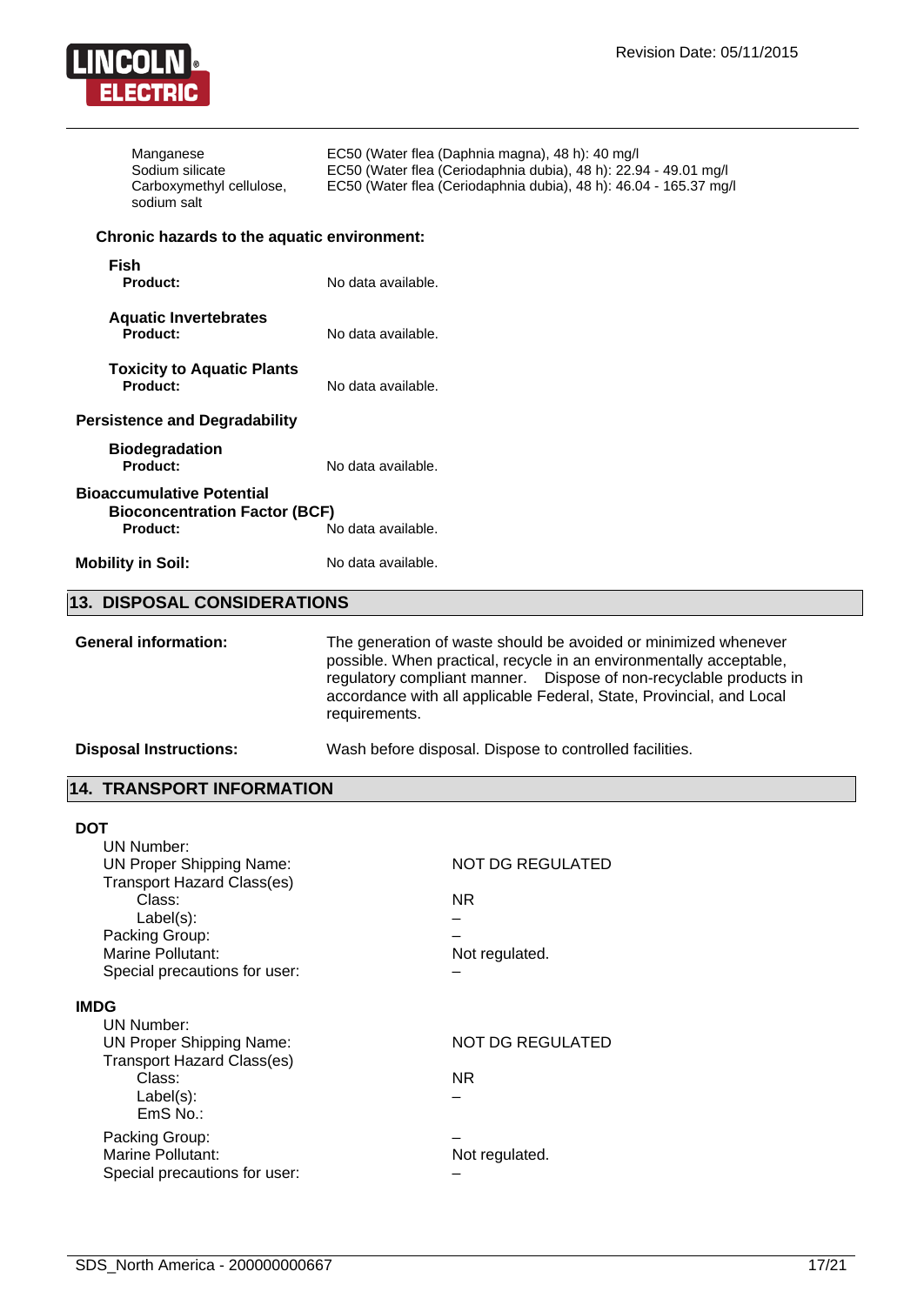

| IATA                              |                         |
|-----------------------------------|-------------------------|
| <b>UN Number:</b>                 |                         |
| Proper Shipping Name:             | NOT DG REGULATED        |
| Transport Hazard Class(es):       |                         |
| Class:                            | NR.                     |
| $Label(s)$ :                      |                         |
| Packing Group:                    |                         |
| <b>Environmental Hazards</b>      | Not regulated.          |
| Special precautions for user:     |                         |
| Other information                 |                         |
| Passenger and cargo aircraft:     | Allowed.                |
| Cargo aircraft only:              | Allowed.                |
| TDG                               |                         |
| UN Number:                        |                         |
| <b>UN Proper Shipping Name:</b>   | <b>NOT DG REGULATED</b> |
| <b>Transport Hazard Class(es)</b> |                         |
| Class:                            | NR.                     |
| $Label(s)$ :                      |                         |
| Packing Group:                    |                         |
| <b>Marine Pollutant:</b>          | Not regulated.          |
| Special precautions for user:     |                         |

#### **15. REGULATORY INFORMATION**

| <b>Canadian Controlled Products</b> | This product has been classified according to the hazard criteria of the |
|-------------------------------------|--------------------------------------------------------------------------|
| <b>Regulations:</b>                 | Canadian Controlled Products Regulations, Section 33, and the MSDS       |
|                                     | contains all required information.                                       |

#### **US Federal Regulations**

**TSCA Section 12(b) Export Notification (40 CFR 707, Subpt. D)** None present or none present in regulated quantities.

#### **US. OSHA Specifically Regulated Substances (29 CFR 1910.1001-1050)** None present or none present in regulated quantities.

#### **CERCLA Hazardous Substance List (40 CFR 302.4):**

| <b>Chemical Identity</b> | Reportable quantity                                     |
|--------------------------|---------------------------------------------------------|
| Manganese                | Included in the regulation but with no data values. See |
|                          | regulation for further details.                         |

#### **Superfund Amendments and Reauthorization Act of 1986 (SARA)**

**Hazard categories** Acute (Immediate) Chronic (Delayed)

#### **SARA 302 Extremely Hazardous Substance**

None present or none present in regulated quantities.

#### **SARA 304 Emergency Release Notification**

| <b>Chemical Identity</b> | Reportable quantity                                     |
|--------------------------|---------------------------------------------------------|
| Manganese                | Included in the regulation but with no data values. See |
|                          | regulation for further details.                         |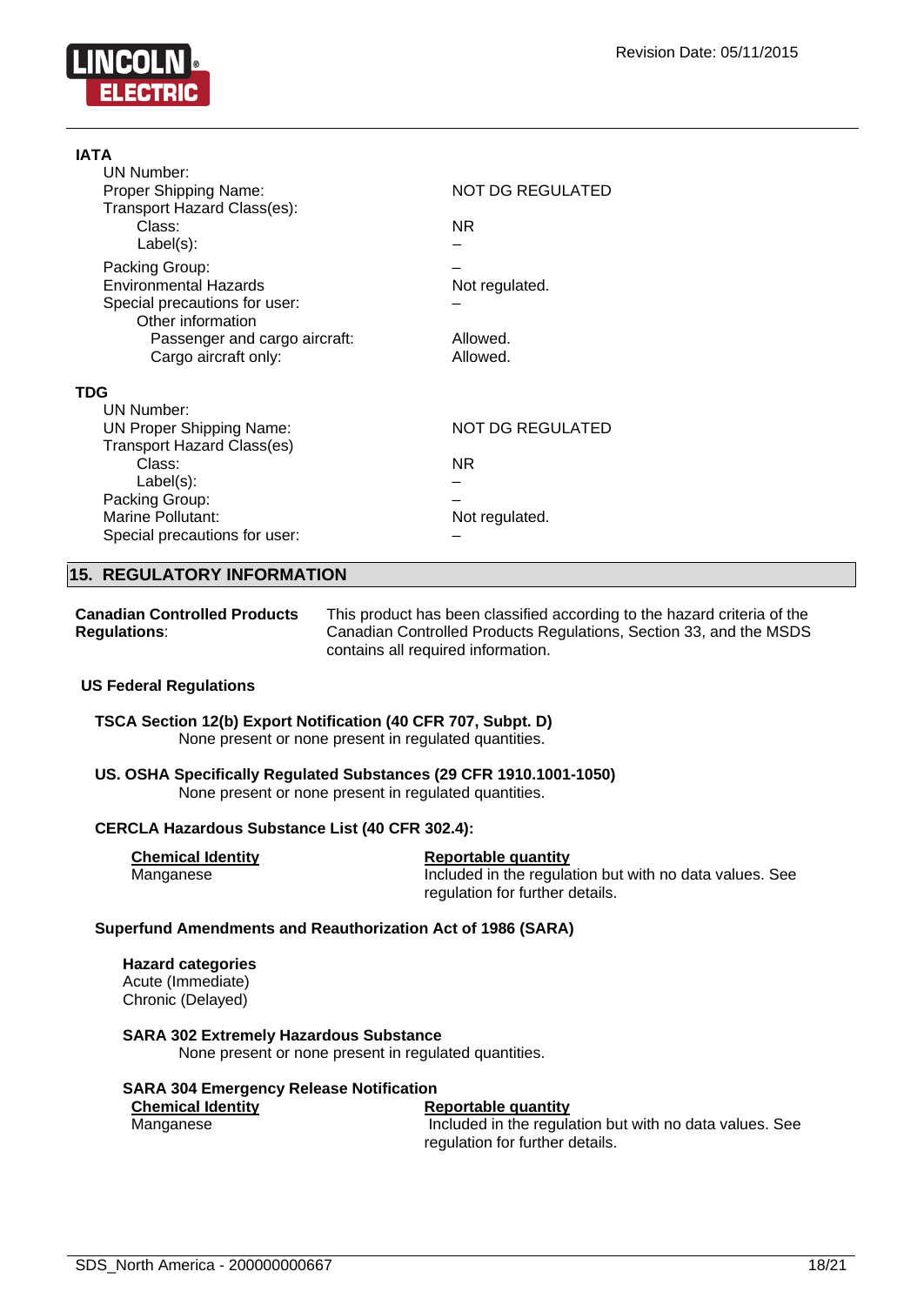

| <b>Threshold Planning Quantity</b> |
|------------------------------------|
| 10000 lbs                          |
| 10000 lbs                          |
| 10000 lbs                          |
| 10000 lbs                          |
|                                    |

| Titanium dioxide                     | 10000 IDS |  |  |
|--------------------------------------|-----------|--|--|
| Manganese                            | 10000 lbs |  |  |
| Sodium silicate                      | 10000 lbs |  |  |
| Potassium silicate                   | 10000 lbs |  |  |
| Feldspar                             | 10000 lbs |  |  |
| Silicon                              | 10000 lbs |  |  |
| Carboxymethyl cellulose, sodium salt | 10000 lbs |  |  |
| Quartz                               | 10000 lbs |  |  |
|                                      |           |  |  |
| <b>SARA 313 (TRI Reporting)</b>      |           |  |  |

|                          | <b>Reporting threshold</b> | <b>Reporting threshold for</b> |
|--------------------------|----------------------------|--------------------------------|
| <b>Chemical Identity</b> | for other users            | manufacturing and processing   |
| Manganese                | 10000 lbs                  | 25000 lbs.                     |

**Clean Water Act Section 311 Hazardous Substances (40 CFR 117.3)** None present or none present in regulated quantities.

**Clean Air Act (CAA) Section 112(r) Accidental Release Prevention (40 CFR 68.130):**

None present or none present in regulated quantities.

#### **US State Regulations**

#### **US. California Proposition 65**

This product contains chemical(s) known to the State of California to cause cancer and/or to cause birth defects or other reproductive harm.

| Titanium dioxide |  |
|------------------|--|
| Quartz           |  |

Carcinogenic. Carcinogenic.

**WARNING:** This product contains or produces a chemical known to the State of California to cause cancer and birth defects (or other reproductive harm). (California Health & Safety Code Section 25249.5 et seq.)

#### **US. New Jersey Worker and Community Right-to-Know Act**

**Chemical Identity** Limestone Fluorides (as F) Titanium dioxide Manganese

#### **US. Massachusetts RTK - Substance List**

**Chemical Identity Quartz** 

#### **US. Pennsylvania RTK - Hazardous Substances**

#### **Chemical Identity** Limestone Fluorides (as F) Titanium dioxide Manganese

#### **US. Rhode Island RTK**

No ingredient regulated by RI Right-to-Know Law present.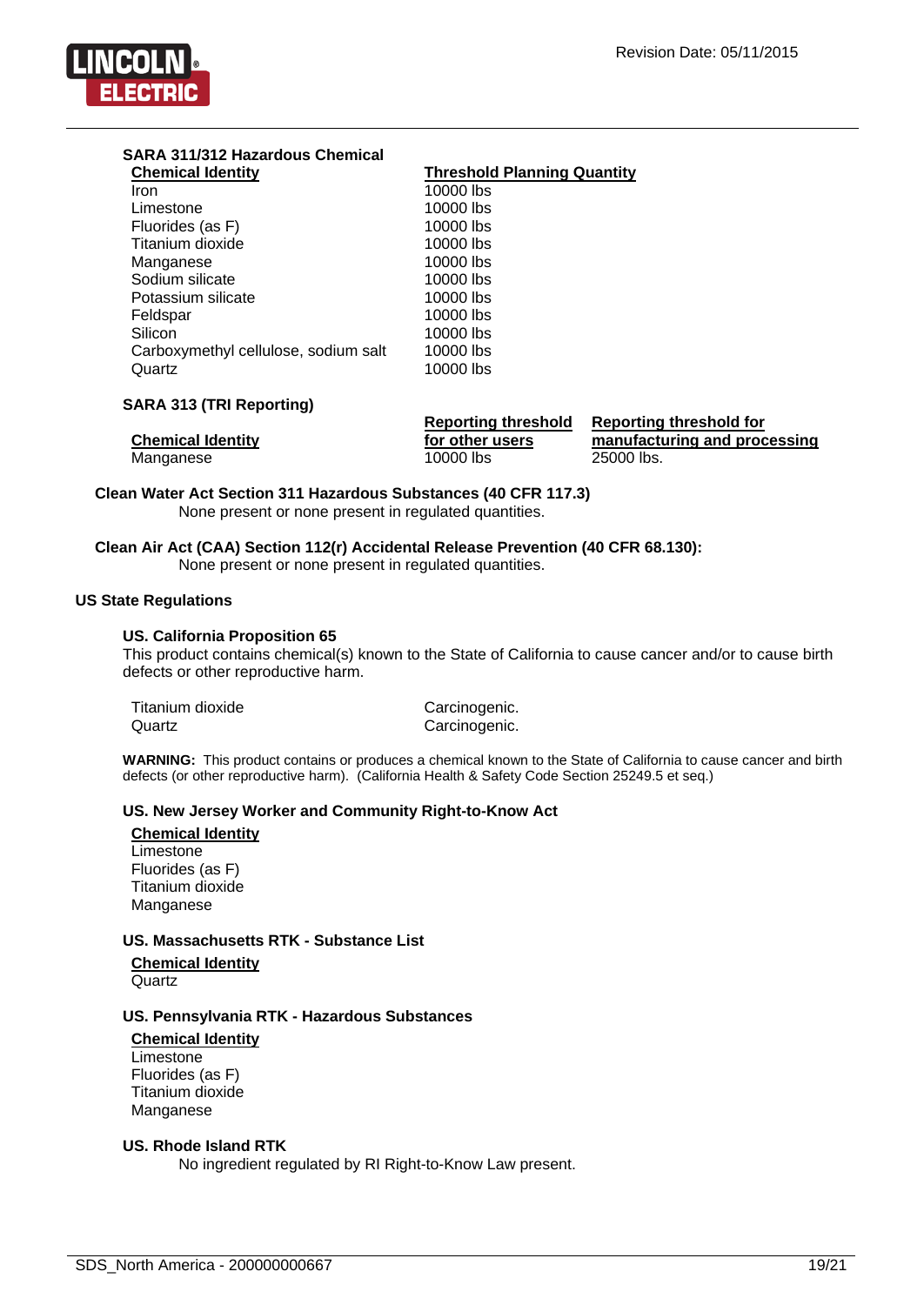

#### **Inventory Status:**

| Australia AICS:                          | On or in compliance with the inventory                            |
|------------------------------------------|-------------------------------------------------------------------|
| Canada DSL Inventory List:               | One or more components are not listed or are exempt from listing. |
| EINECS, ELINCS or NLP:                   | One or more components are not listed or are exempt from listing. |
| Japan (ENCS) List:                       | One or more components are not listed or are exempt from listing. |
| China Inv. Existing Chemical Substances: | On or in compliance with the inventory                            |
| Korea Existing Chemicals Inv. (KECI):    | On or in compliance with the inventory                            |
| Canada NDSL Inventory:                   | One or more components are not listed or are exempt from listing. |
| Philippines PICCS:                       | On or in compliance with the inventory                            |
| US TSCA Inventory:                       | On or in compliance with the inventory                            |
|                                          |                                                                   |
| New Zealand Inventory of Chemicals:      | On or in compliance with the inventory                            |
| Japan ISHL Listing:                      | One or more components are not listed or are exempt from listing. |
| Japan Pharmacopoeia Listing:             | One or more components are not listed or are exempt from listing. |
|                                          |                                                                   |

### **16. OTHER INFORMATION**

#### **Definitions:**

**The Maximum Fume Exposure Guideline**™ **(MFEG)**™ is a guideline limit for total welding fume exposure for a specific consumable product which may be used by employers to manage worker exposure to welding fume where that product is used. The MFEG™ is an estimate of the level of total welding fume exposure for a given product above which the exposure limit for one of the fume constituents may be exceeded. The exposure limits referenced are the American Conference of Governmental Industrial Hygienists (ACGIH) Threshold Limit Value (TLV®) and the U.S. OSHA Permissible Exposure Limit (PEL) whichever limit is lower. The MFEG™ never exceeds 5 mg/m³ which is the maximum recommended exposure limit for total welding fume. **The MFEG**™ **is intended to serve as a general guideline to assist in the management of workplace exposure to welding fume and does not replace the regular measurement and analysis of worker exposure to individual welding fume constituents.**

**The Maximum Dust Exposure Guideline**™ **(MDEG)**™ is provided to assist with the management of workplace exposures where granular solid welding products or other materials are being utilized. It is derived from relevant compositional data and estimates the lowest level of total airborne dust exposure, for a given product, at which some specific constituent might potentially exceed its individual exposure limit. The specific exposure limits referenced are the American Conference of Governmental Industrial Hygienists (ACGIH) Threshold Limit Value (TLV®) and the U. S. OSHA Permissible Exposure Limit (PEL), which ever value is the lowest. The MDEG™ is never greater than 10 mg/m<sup>3</sup> as this is the airborne exposure guideline for total particulate (total dust). The **MDEG**™ **is intended to serve as a general guideline to assist in the management of workplace exposure and does not replace the regular measurement and analysis of worker exposure to individual airborne dust constituents.**

| <b>Revision Date:</b>       | 05/11/2015                                                                                                      |
|-----------------------------|-----------------------------------------------------------------------------------------------------------------|
|                             | Most recent revision(s) are noted by the bold, double bars in the left-hand<br>margin throughout this document. |
| <b>Further Information:</b> | Additional information is available by request.                                                                 |